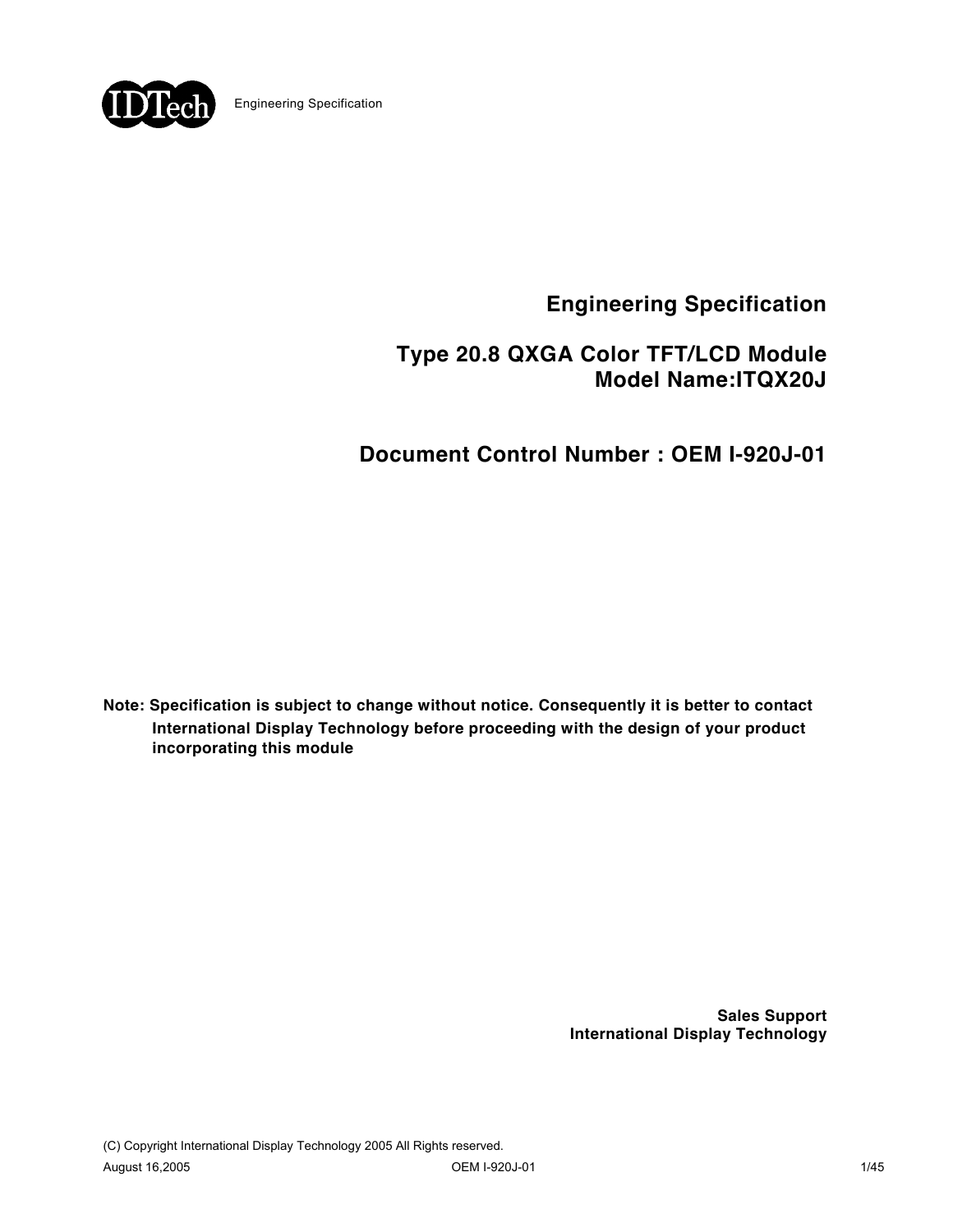

# **i Contents**

- i Contents
- ii Record of Revision
- **1.0 Handling Precautions**
- **2.0 General Description**
- **Characteristics**
- 2.2 Functional Block Diagram
- 2.2.1 Interface Summary

## **3.0 Absolute Maximum Ratings**

- **4.0 Optical Characteristics**
- 4.1 Luminance Uniformity
- **5.0 Signal Interface**
- 5.1 Connectors
- 5.2 Interface Signal Description
- 5.3 Interface Signal Electrical Characteristics
- 5.4 Inverter Connector Signal Description
- 5.5 DC/DC Connector Signal Description
- **6.0 Pixel format image**
- **7.0 Interface Timings**
- 7.1 Timing Characteristics
- **8.0 Power Consumption**

### **9.0 Power ON/OFF Sequence**

### **10.0 Color Adjustment**

- 10.1 Color Adjustment Overview
- 10.2 Color Adjustment Spacifications
	- 10.2.1 White Point Adjustable Chromaticity Coordinates Range
	- 10.2.2 Luminance Degradation
	- 10.2.3 Chromaticity Coordinates Uniformity over the Achromatic Colors
- 10.3 Input Prameters Details
	- 10.3.1 Input Parameters Setting Interface (I2C)
	- 10.3.2 Data Registers Assignment for Color Adjustment
	- 10.3.3 CA Mode Register
	- 10.3.4 Ragisters to Set Parameters for White Point Adjustment
	- 10.3.5 Concept Figures for the Adjustment
- 10.4 I2C specification
	- 10.4.1 I2C Feature Summary
- 10.4.2 Electrical Specification
- 10.4.3 Timing Specification
	- 10.4.4 Data Format Specification
	- 10.4.5 Ganeral Call Address Reset
- **11.0 Mechanical Characteristics**

### **12.0 National Test Lab Requirement**

### **13.0 Application Note**

- 13.1 Luminance vs Temperature
- 13.2 Design Recommendation
	- 13.2.1 Recommendations for cooling
	- 13.2.2 Mechanical recommendation for monitor enclosure design
	- 13.2.3 Recommendation of designing monitor which uses ITQX20H for EMC Compliance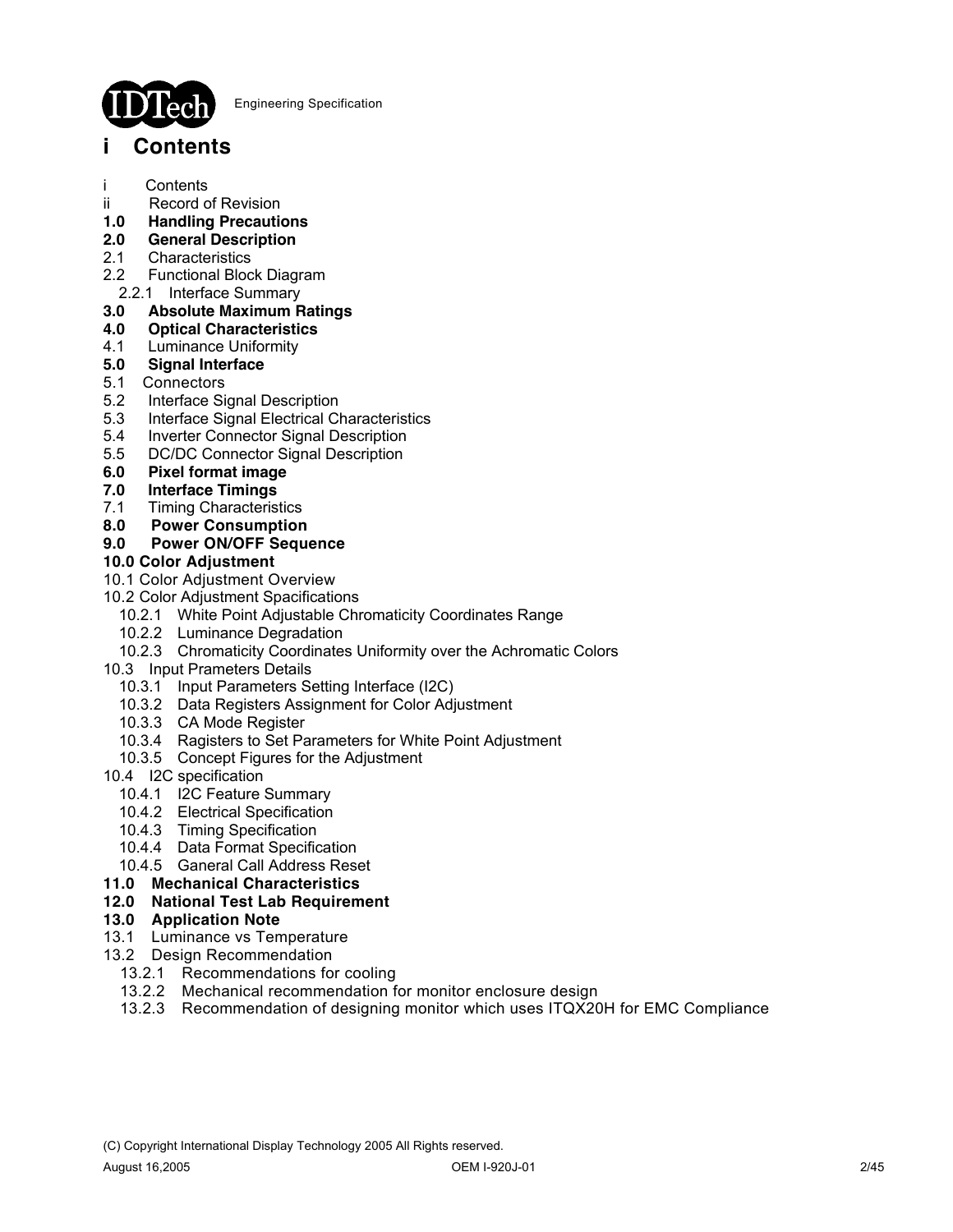

# **ii Record of Revision**

| Date           | Document<br>Revision | Page | Summary                     |
|----------------|----------------------|------|-----------------------------|
| August 16,2005 | OEM920J-01           | All  | First Edition for customer. |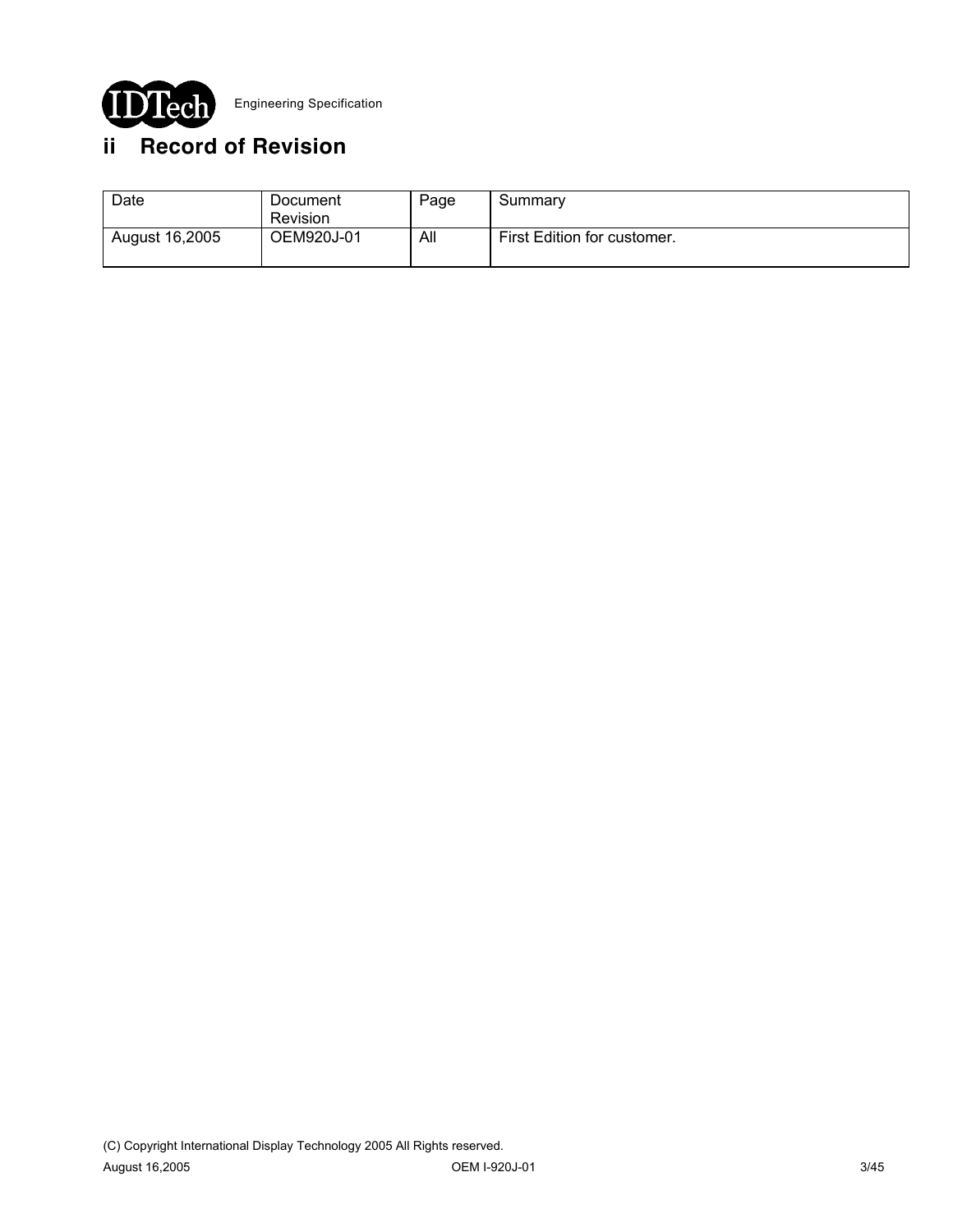

# **1.0 Handling Precautions**

- Damage to the panel or the panel electronics may result from any deviation from the recommended power on/off sequencing. The panel should not be hot plugged. Refer to the Power On/Off Sequence section in this Specification.
- Handle the panel with care. The LCD panel and CCFL (Cold Cathode Fluorescent Lamp)s are made of glass and may crack or break if dropped or subjected to excessive force.
- The CCFLs contain a small amount of Mercury so should not be disposed of to landfill. Dispose of as required by local ordinances or regulations.
- The LCD module contains small amounts of material having no flammability grade. The exemption conditions of the flammability requirements (4.4.3.3, IEC60950 or UL1950) should be applied.
- The panel may be damaged by the application of twisting or bending forces to the module assembly.Care should be taken in the design of the monitor housing and the assembly procedure to prevent stress damage to the panel especially the lamp cable and the lamp connector..
- Use standard earthing/grounding procedures to prevent damage to the CMOS LSI while handling the module.
- Use earthing/grounding procedures, an ionic shower, or similar to prevent static damage while removing the protective front sheet.
- The front polarizer can be easily damaged. Take care not to scratch the front surface with any hard or abrasive material. Dust, finger marks, grease etc. can be removed with a soft damp cloth (a small amount of mild detergent can be used on the damp cloth). Do not apply water or datergent directly to the front surface as this may cause staining or damage the electronic components.
- Never use any solvent on the front polarizer or module as this may cause permanent damage.
- Do not open or modify the module assembly.
- Continuous operation of the panel with the same screen content may result in some image sticking. Over 10 hours operation with the same content is not recommended.
- Wipe off water drop immediately. Long contact with water may cause discoloration or spots.
- When the panel surface is soiled, wipe it with absorbent cotton or other soft cloth.

The information contained herein is presented only as a guide for the applications of our products. No responsibility is assumed by International Display Technology for any infringements of patents or other right of the third partied which may result from its use. No license is granted by implication or otherwise under any patent or patent rights of International Display Technology or others.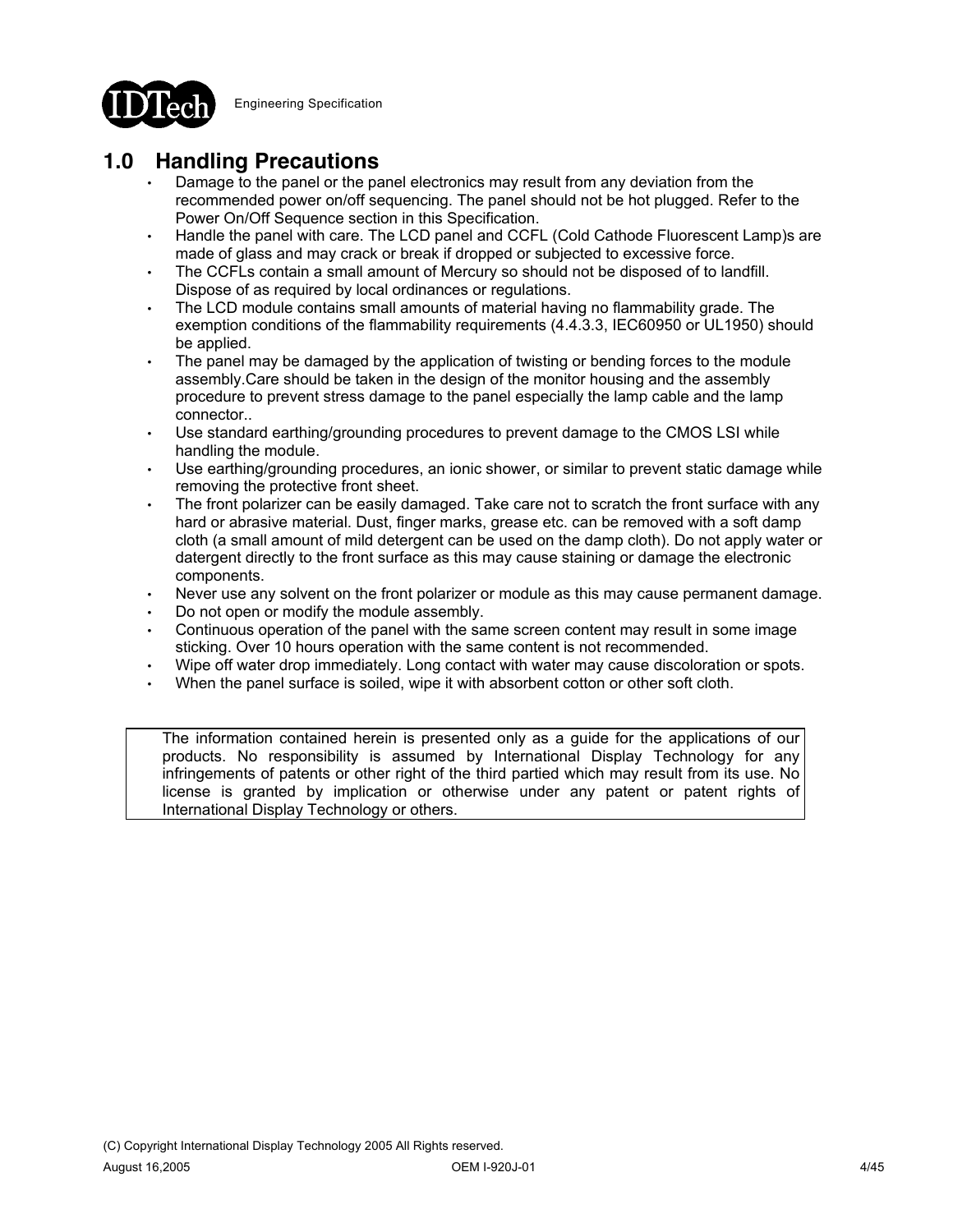

# **2.0 General Description**

This specification applies to the Type 20.8 Color TFT/LCD Module 'ITQX20J'.

This module is designed for a LCD monitor style display unit. This module includes an inverter card for backlight.

The screen format and electrical interface are intended to support the QXGA (2048(H) x 1536(V)) screen.

Supported colors are native 16M colors(RGB 8-bit data driver).

All input signals are LVDS(Low Voltage Differential Signaling) interface compatible.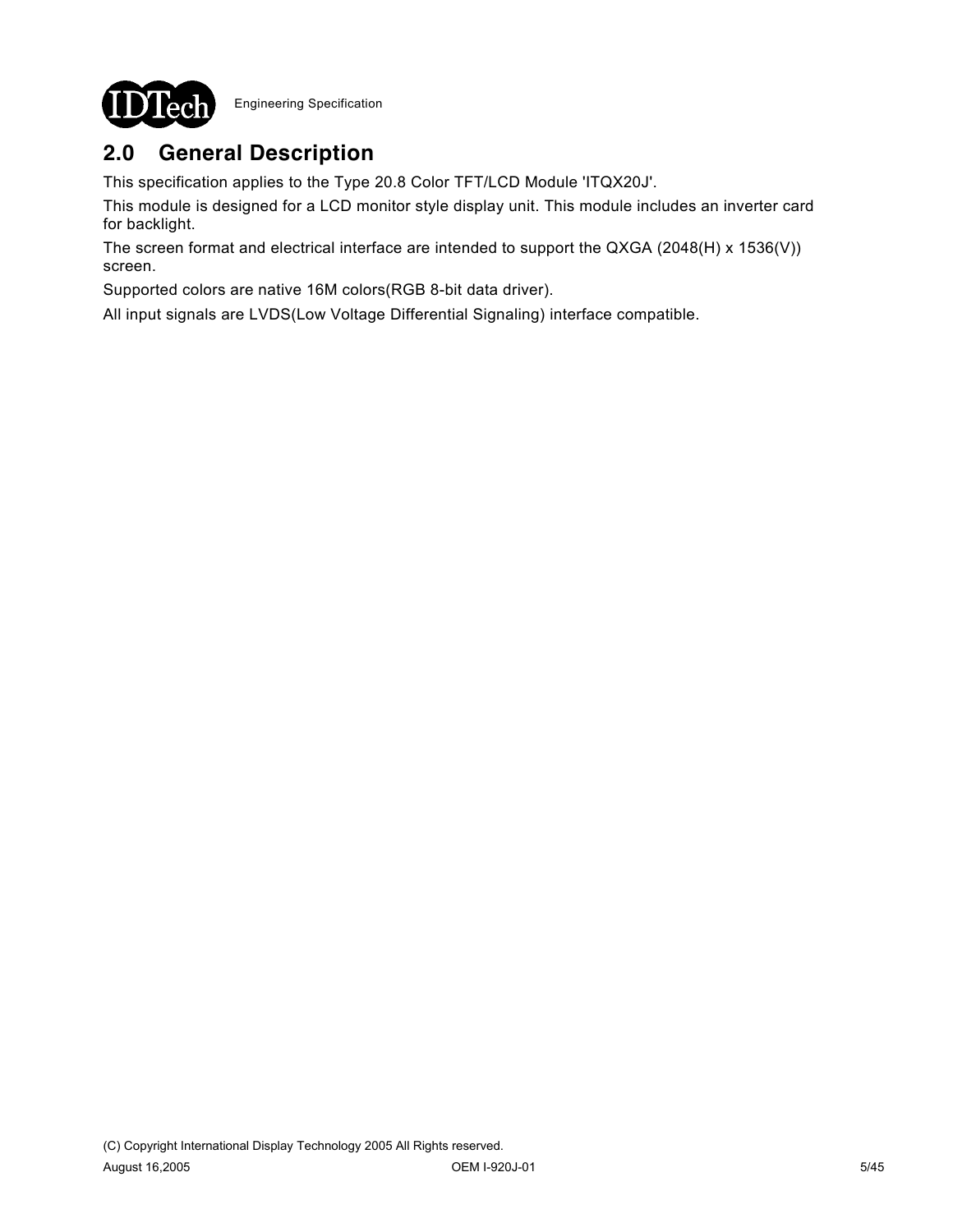

# **2.1 Characteristics**

The following items are characteristics summary on the table under 25 degree C condition:

| <b>CHARACTERISTICS ITEMS</b>              | <b>SPECIFICATIONS</b>                                                  |  |  |
|-------------------------------------------|------------------------------------------------------------------------|--|--|
| Screen Diagonal<br>[mm]                   | 528                                                                    |  |  |
| Pixels H x V                              | 2048(x3) x 1536                                                        |  |  |
| Active Area [mm]                          | 423.9(H) x 318.0(V)                                                    |  |  |
| Pixel Pitch<br>[mm]                       | 0.207(per one triad) x 0.207                                           |  |  |
| <b>Pixel Arrangement</b>                  | R, G, B Vertical Stripe                                                |  |  |
| Weight [grams]                            | 2,300 Typ.                                                             |  |  |
| <b>Physical Size</b><br>[mm]              | 457.0(W) x 350.0(H) x 45.0(D) Typ.(w/inverter)                         |  |  |
| <b>Display Surface Treatment</b>          | Anti Glare                                                             |  |  |
| <b>Polarizer Pencil Hardness</b>          | 3H Min.                                                                |  |  |
| Display Mode                              | <b>Normally Black</b>                                                  |  |  |
| <b>Support Color</b>                      | 16M (RGB 8-bit data)                                                   |  |  |
| White Luminance<br>[cd/m <sup>2</sup> ]   | 400 Typ. (Note1)                                                       |  |  |
| <b>Contrast Ratio</b>                     | $400:1$ Typ.                                                           |  |  |
| Optical Rise Time/Fall Time<br>[msec]     | 50 Typ.                                                                |  |  |
| Input Voltage<br>[V]                      | $+12 + 5%$                                                             |  |  |
| Power Consumption<br>[W]                  | 66 Typ                                                                 |  |  |
| <b>Electrical Interface</b>               | LVDS (5 Pairs) $x$ 4 (Right $x$ 2, Left $x$ 2)                         |  |  |
| Temperature Range [degree C]<br>Operating | 0 to +50 (Note2)                                                       |  |  |
| Storage (Shipping)                        | $-20$ to $+60$                                                         |  |  |
| <b>Atmospheric Pressure</b>               | Maximum Pressure 104.0 [kPa]<br>(Note3)<br>Minimum Pressure 67.4 [kPa] |  |  |

**Note1 :** In case when color adjustment function is not used.

**Note2 :** Max. Operating Temperature 50 degree C in the Spec means the temperature measured for the point of the front surface of the LCD glass cell.

**Note3 :** The display system assembly is capable of being operated without affecting its operations over the pressure range as specified.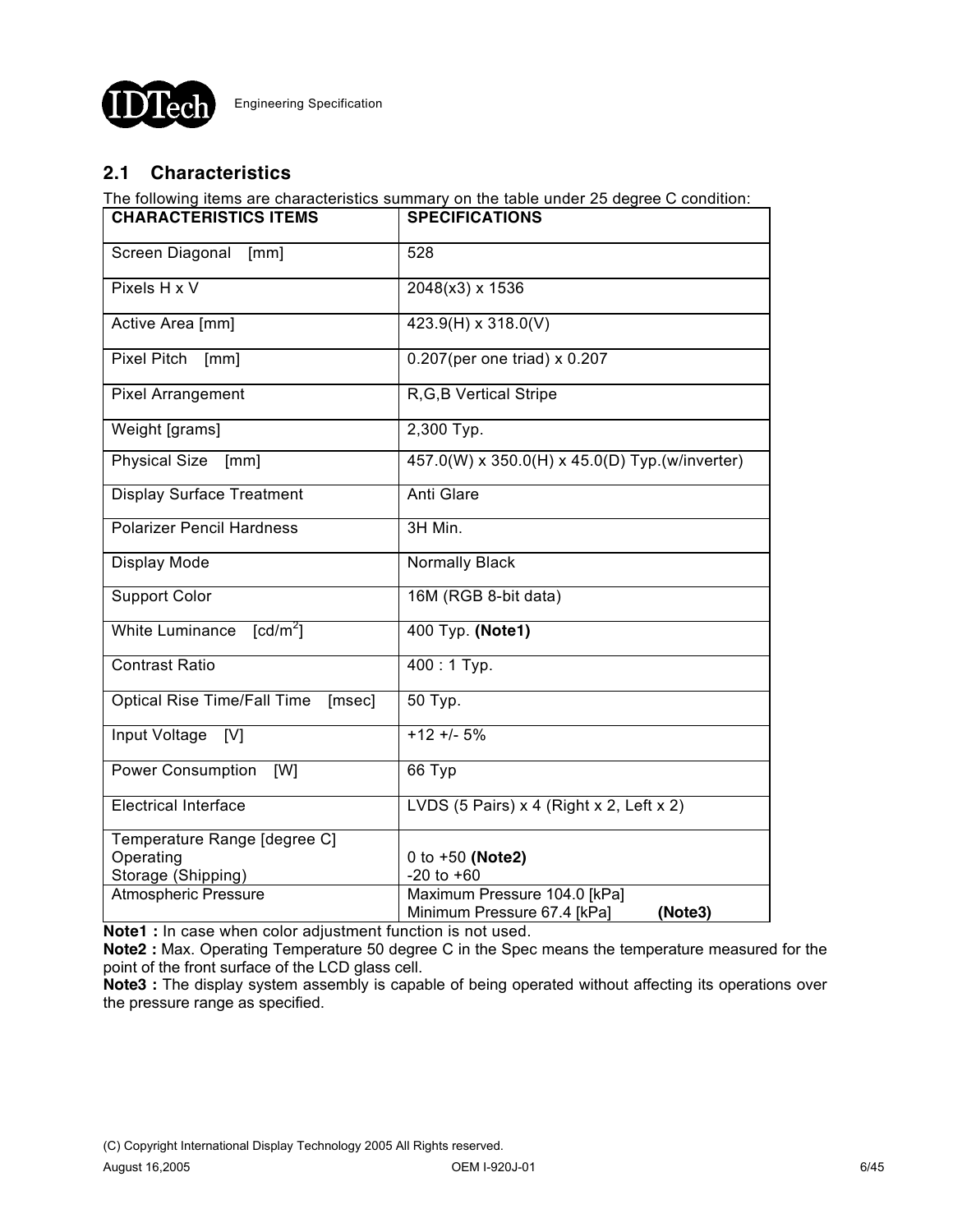

## **2.2 Functional Block Diagram**

The following diagram shows the functional block of this Type 20.8 Color TFT/LCD Module.

Type 20.8 Color TFT-LCD Module Functional Block Diagram

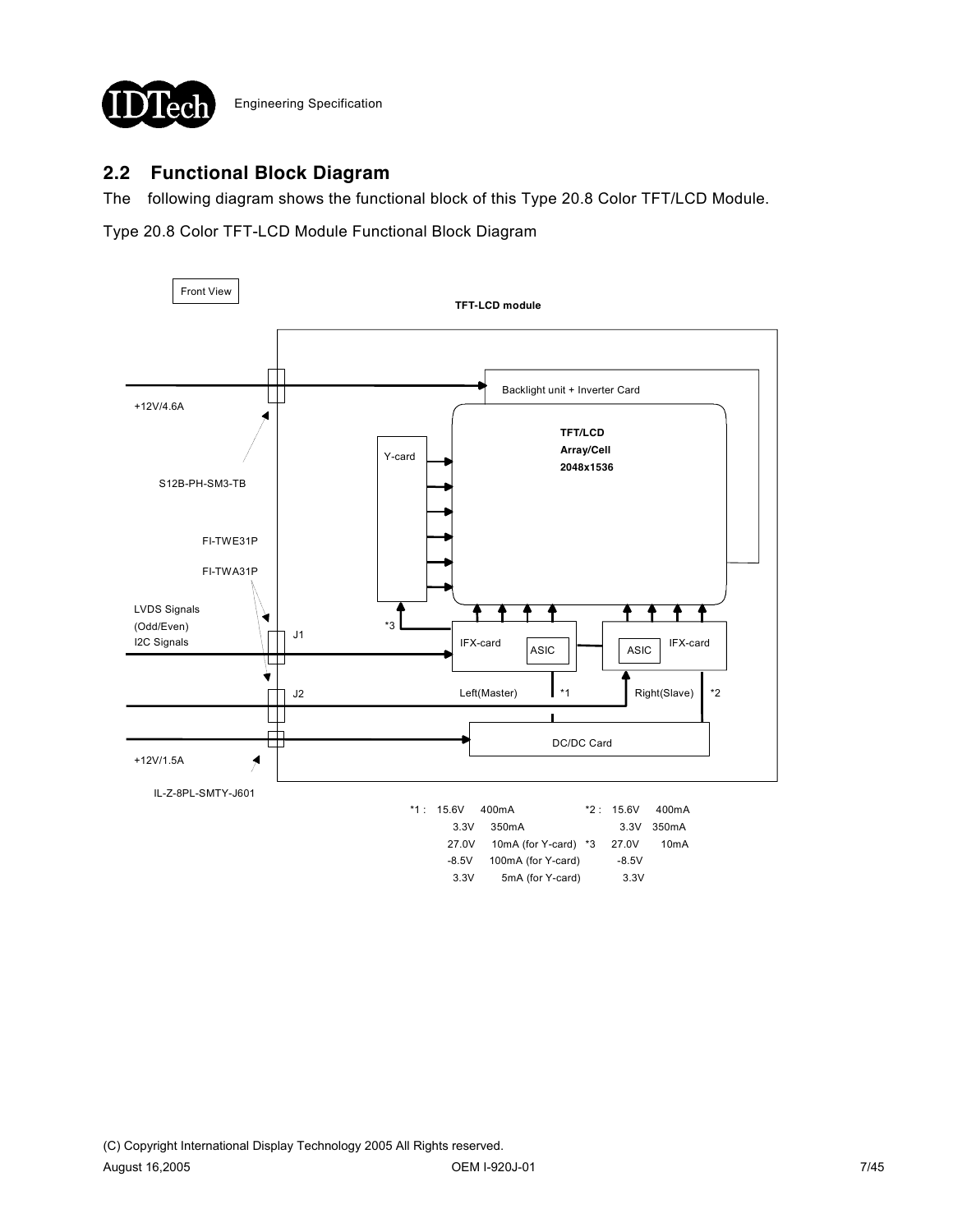

## **2.2.1 Interface Summary**

- 4 sets of LVDS interface for Video input (65MHz Typ per set, R/G/B 24 bits total, 8bits per color )
- Voltage control or I2C interface (3.3V) control for Brightness and Contrast Control
- Power ( +12V ) for Logic
- Power ( +12V ) for Backlight

ITQX20J TFT-LCD module does not have any frame buffer. Image expansion ( Scaling ) should be managed by a device driving this module and the device should supply constant timings with the frame locked to this module.

ITQX20J has 4 sets of LVDS interface and they are bundled to two channels. The screen is divided into two half-size screens ( Left and Right ) and each channel controls one of the half-size screens.

Each LVDS interface is named as :

- LVDS-LE ( Left screen, even dot ) : Left channel
- LVDS-LO ( Left screen, odd dot ) : Left channel
- LVDS-RE ( Right screen, even dot ) : Right channel
- LVDS-RO ( Right screen, odd dot ) : Right channel

The Left channel consists of LVDS-LE and LVDS-LO and the Right channel consists of LVDS-RE and LVDS-RO.

Each channel has the following signals.

- 4 pairs of Video and timing signals for Even dots (8 bits per color)
- 4 pairs of Video signals for Odd dots (8 bits per color)
- 1 pair of Dot Clock for Even dots
- 1 pair of Dot Clock for Odd dots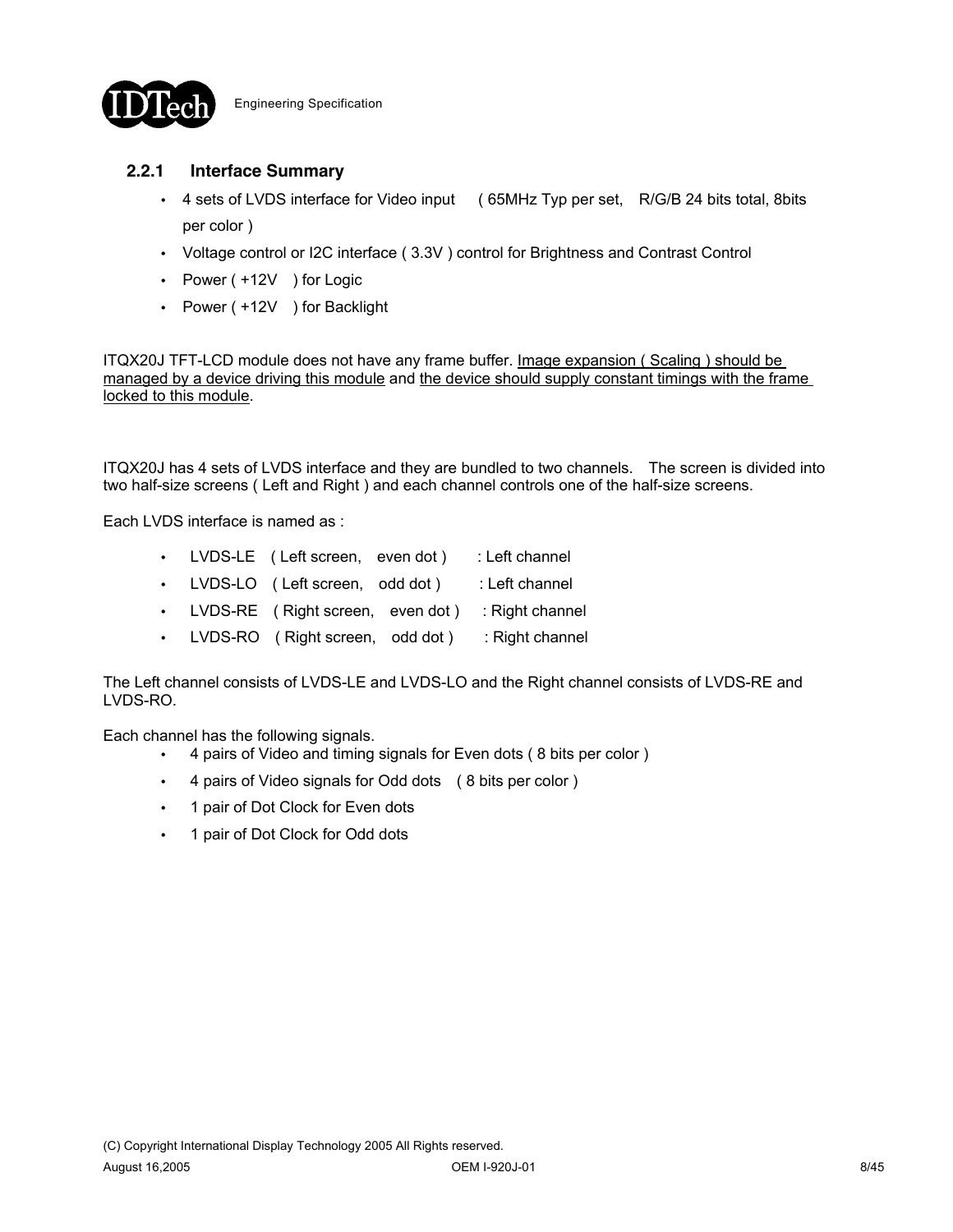

# **3.0 Absolute Maximum Ratings**

Absolute maximum ratings of the module is as follows :

| Item                         | Symbol      | Min    | <b>Max</b>    | Unit    | <b>Conditions</b>             |
|------------------------------|-------------|--------|---------------|---------|-------------------------------|
| Logic/LCD Drive Voltage      | Vin         | $-0.3$ | $+13.2$       | V       |                               |
| <b>Backlight Voltage</b>     | <b>VBL</b>  | $-0.3$ | $+13.2$       | $\vee$  |                               |
| <b>Brightness control</b>    | <b>VDIM</b> | $-0.3$ | $+5.3$        | V       |                               |
| Backlight on signal          | <b>BLON</b> | $-1.0$ | $+5.3$        | V       |                               |
| <b>Operating Temperature</b> | <b>TOP</b>  | 0      | $+50$         | deg.C   | (Note 1)                      |
| <b>Operating Humidity</b>    | <b>HOP</b>  | 8      | 80            | %RH     | (Note 1)                      |
| Storage Temperature          | <b>TST</b>  | $-20$  | $+60$         | deg.C   | (Note 1)                      |
| <b>Storage Humidity</b>      | <b>HST</b>  | 5      | 95            | %RH     | (Note 1)                      |
| Vibration                    |             |        | 1.5<br>10-200 | G<br>Hz | (Note 2)                      |
| Shock                        |             |        | 11<br>50      | G<br>ms | (Note 2)<br>Half sine<br>wave |

- **Note 1 :** Maximum Wet-Bulb should be 39 degree C and No condensation. Max. Operating Temperature 50 degree C in the Spec means the temperature measured for the point of the front surface of the LCD glass cell.
- **Note 2 :** Vibration Specification

 - Sign Vibration:10-200-10Hz, 1.5G, 30 min, X, Y, Z Axis, Each One Time. Shock Specification

- Half sine wave:50G 11msec. -X+/-, -Y+/-, -Z+/- (Total 6 directions), Each one time Shock.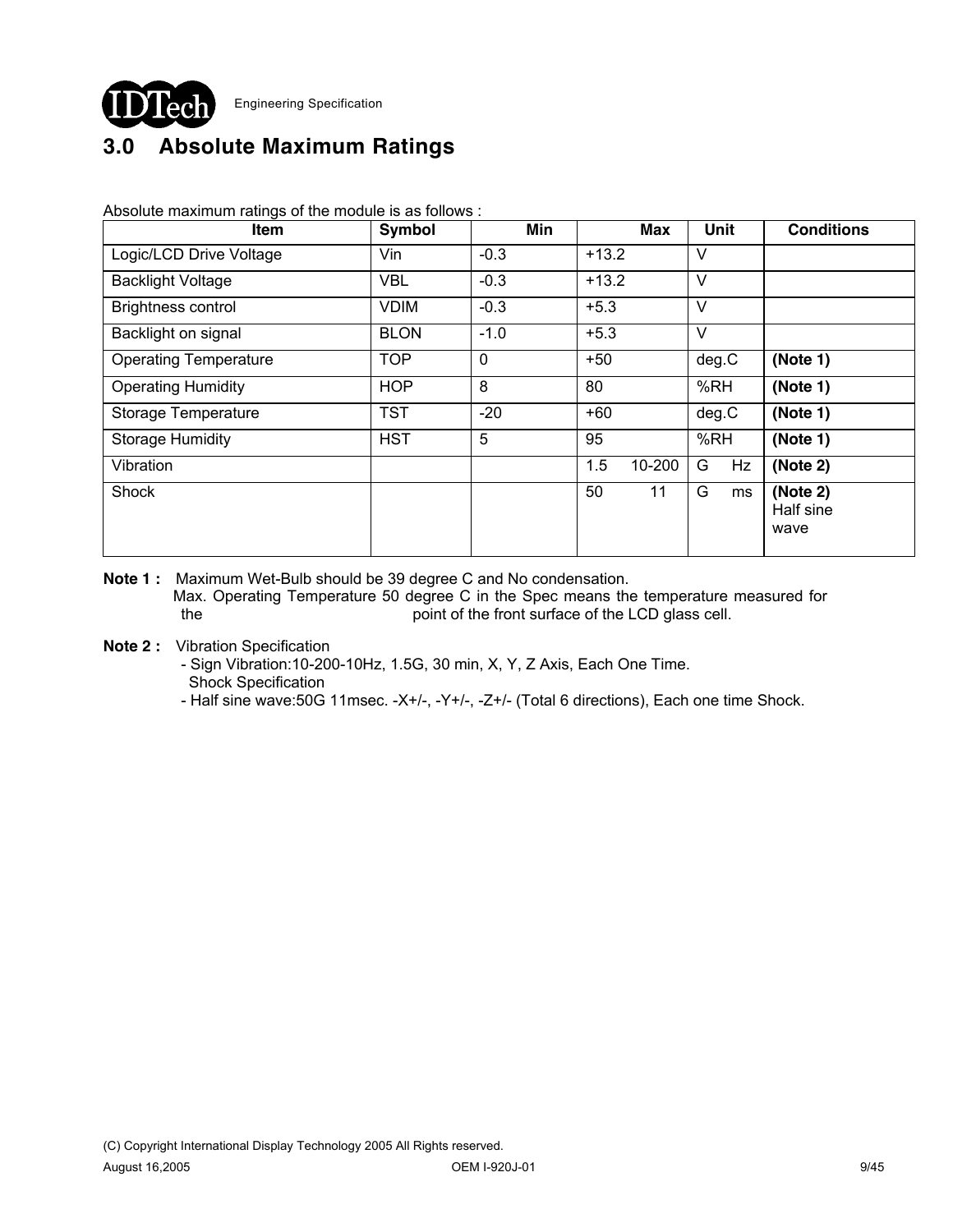

# **4.0 Optical Characteristics**

The optical characteristics are measured under stable conditions as follows under 25 degree C condition:

| Item                                         | Conditions       |         | Specification |             |
|----------------------------------------------|------------------|---------|---------------|-------------|
|                                              |                  |         | Typ.          | <b>Note</b> |
| <b>Viewing Angle</b>                         | Horizontal       | (Right) | 85            |             |
| (Degrees)                                    | $K \geq 10$      | (Left)  | 85            |             |
|                                              | Vertical         | (Upper) | 85            |             |
| K:Contrast Ratio                             | $K \geq 10$      | (Lower) | 85            |             |
| Contrast ratio                               |                  |         | 400           |             |
| Response Time                                | Rising           |         | 25            |             |
| (ms)                                         | Falling          |         | 25            |             |
| Color                                        | Red<br>X         |         | 0.638         |             |
| Chromaticity                                 | Red<br>٧         |         | 0.340         |             |
| (CIE)                                        | Green<br>X       |         | 0.292         |             |
|                                              | Green<br>٧       |         | 0.611         |             |
|                                              | <b>Blue</b><br>X |         | 0.146         |             |
|                                              | <b>Blue</b><br>٧ |         | 0.085         |             |
|                                              | White<br>X       |         | 0.294         |             |
|                                              | White<br>y       |         | 0.309         |             |
| Maximum White Luminance (cd/m <sup>2</sup> ) | $VDIM-IN = OV$   | $(*1)$  | 400           | 340         |
|                                              |                  |         |               | Min         |
| Minimum White Luminance (%)                  | $VDIM-IN = 3.0V$ |         | 10            | 20          |
|                                              |                  |         |               | Max.        |

**(\*1)** Measure center of the screen.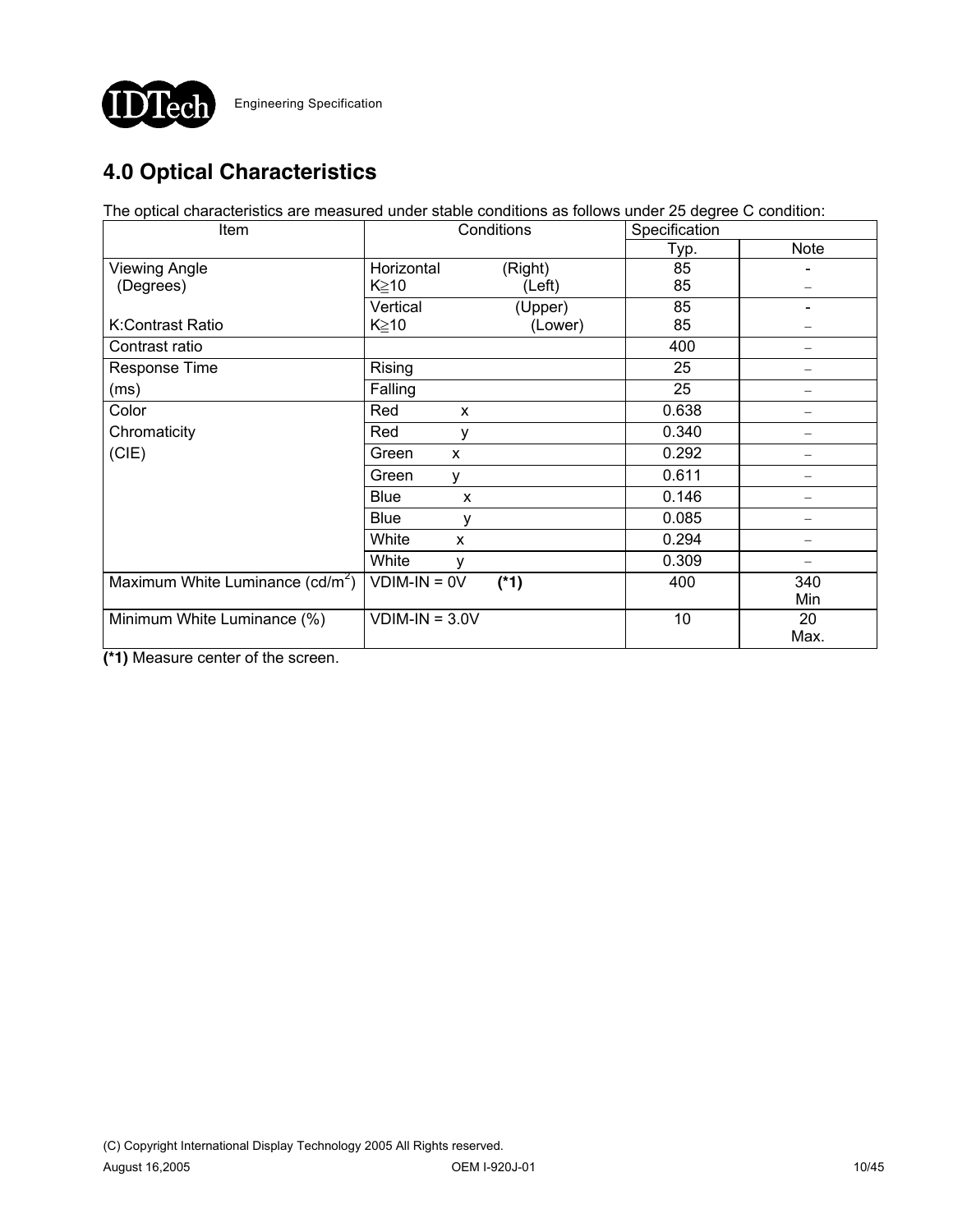

### The following is the note for the Optical Characteristics:



There is the Uniformity Measurement below:

'Lbright' represents the Luminance of the point that is brighter than the other point to be compared. 'Ldark' represents the Luminance of the point that is darker than the other point to be compared.Measuring points are shown in the following Fig.

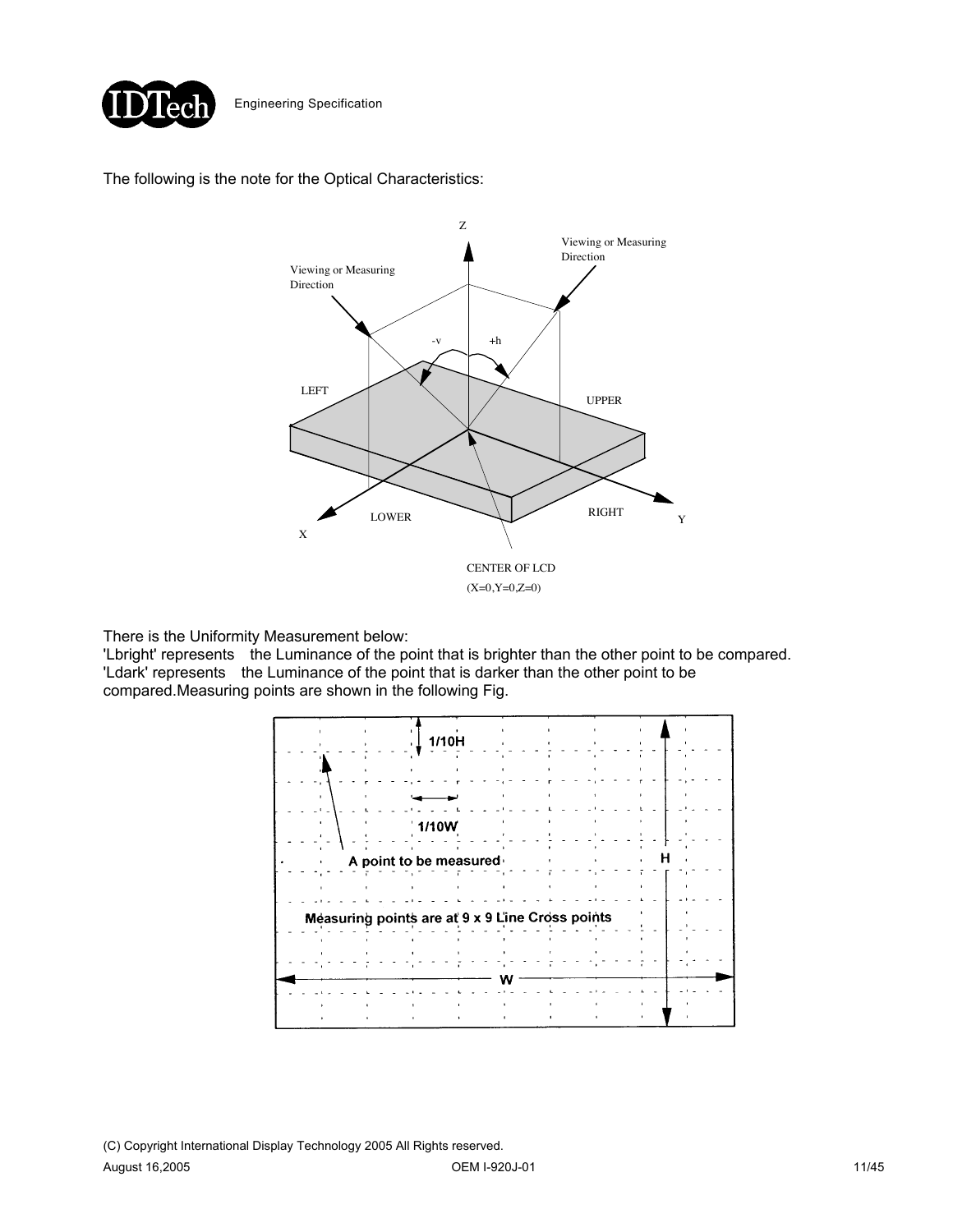

Chromaticity and White Balance are defined as the C.I.E. 1931 x,y coordinates at the center of LCD.

The Standard Equipments are as shown below table.

| <b>Item</b>                 | <b>Standard Equipment</b>        |
|-----------------------------|----------------------------------|
| Viewing Angle               | MCPD-7000 by Ohtsuka Elec        |
| Contrast                    | MCPD-7000 by Ohtsuka Elec        |
| Response Time               | BM5A by TOPCON OPTICAL Co., Ltd. |
| White Luminance             | MCPD-7000 by Ohtsuka Elec        |
| <b>Luminance Uniformity</b> | MCPD-7000 by Ohtsuka Elec        |
| Chromaticity                | MCPD-7000 by Ohtsuka Elec        |
| <b>White Balance</b>        | MCPD-7000 by Ohtsuka Elec        |

The measurement is to be done after 30 minutes of Power-on of BackLight. Unless otherwise specified, the ambient conditions are as following.

| <b>Ambient Temperature</b> | $25 +$       | (degreeC) |
|----------------------------|--------------|-----------|
| <b>Ambient Humidity</b>    | $25 -$<br>85 | %)        |
| Atmospheric Pressure       | 86.0 - 104.0 | (kPa)     |

## **4.1 Luminance Uniformity**

When the backlight is on with all the pixels in the unselected state (white), the luminance uniformity is defined as follows;

#### Where:

L<sub>bright</sub>: The luminance of the brightest part of the area  $L_{dark}$  : The luminance of the darkest part of the area

Adjacent Area

 $\frac{L_{\text{dark}}}{L_{\text{max}}}$  >= 0.80 Luminance Uniformity =  $-$ Lbright

over a circular area of 10 mm diameter placed anywhere on the screen.

2. Screen Total

 $L_{\text{dark}}$  >= 0.70 Luminance Uniformity  $=$ L<sub>bright</sub>

over the entire screen.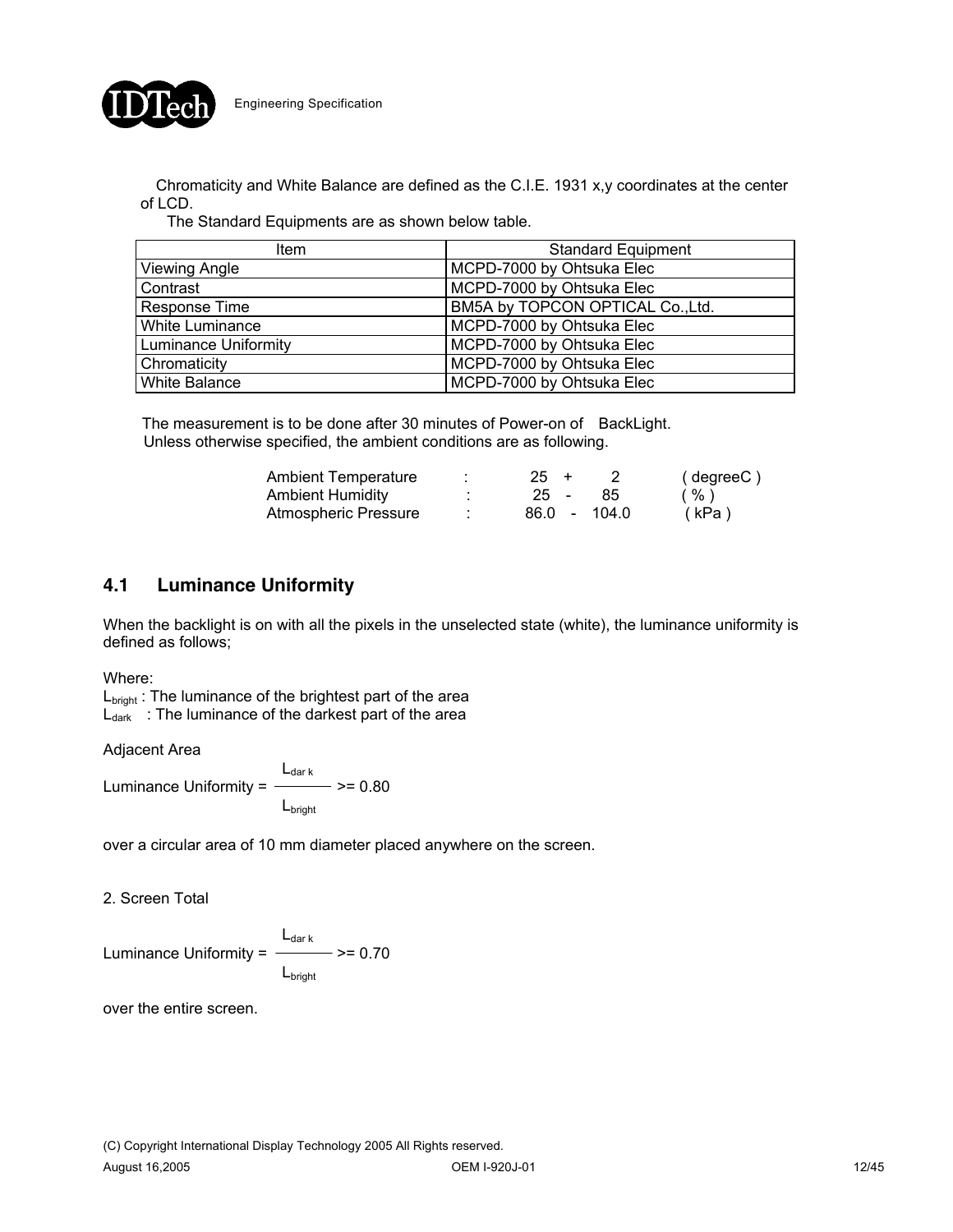

# **5.0 Signal Interface**

## **5.1 Connectors**

Physical interface is described as for the connector on module.

These connectors are capable of accommodating the following signals and will be following components.

## **J1/J2 Connector (On X-cards)**

#### **J1/J2 Connector**

| Connector Name / Designation | <b>Signal Connector</b>                                     |  |  |
|------------------------------|-------------------------------------------------------------|--|--|
| Manufacturer                 | <b>JAE</b>                                                  |  |  |
| Type / Part Number           | FI-TWE31P-VF(Metal Shell) or<br>FI-TWA31P-VF(Plastic Shell) |  |  |
| Mating connector             | FI-W31S, FI-WE31M(*1), FI-WE31MV(*1)<br>FI-W31MV-A (*1)     |  |  |

#### **Important Notice:**

For the J1/J2 connector and there Mating connector, following combination is *mandatory* requirement.

| J1/J2 Connector             | Mating Connector (FPC side)                  |
|-----------------------------|----------------------------------------------|
| FI-TWE31P-VF(Metal Shell)   | FI-W31S<br>$FI-WE31MV(*1)$<br>$FI-WE31M(*1)$ |
| FI-TWA31P-VF(Plastic Shell) | FI-W31S<br>(1)<br>FI-W31MV-A                 |

**Note :** For pin assignment, please refer to '5.1.2 LCD Drive Connector Description'.

 **(\*1)** If you use the FPC type plug, please connect the FPC GND plane to the GND pins instead of connecting to the shell Frame Ground. Because the connectors on the PCB side are going to be changed to Plastic Mold type(FI-TWA31P-VF) those do not have the metallic shell.

### **Inverter Connector (CN-1 on Inverter Card)**

| Connector Name / Designation | <b>Signal Connector</b> |
|------------------------------|-------------------------|
| Manufacturer                 | JST                     |
| Type / Part Number           | S12B-PH-SM3-TB          |
| Mating connector             | <b>PHR-12</b>           |

### **DC/DC Connector Type (J601 on DC/DC Card)**

| - -                          |                         |
|------------------------------|-------------------------|
| Connector Name / Designation | <b>Signal Connector</b> |
| Manufacturer                 | JAE.                    |
| Type / Part Number           | IL-Z-8PL-SMTY           |
| Mating connector             | IL-Z-8S-S125C3          |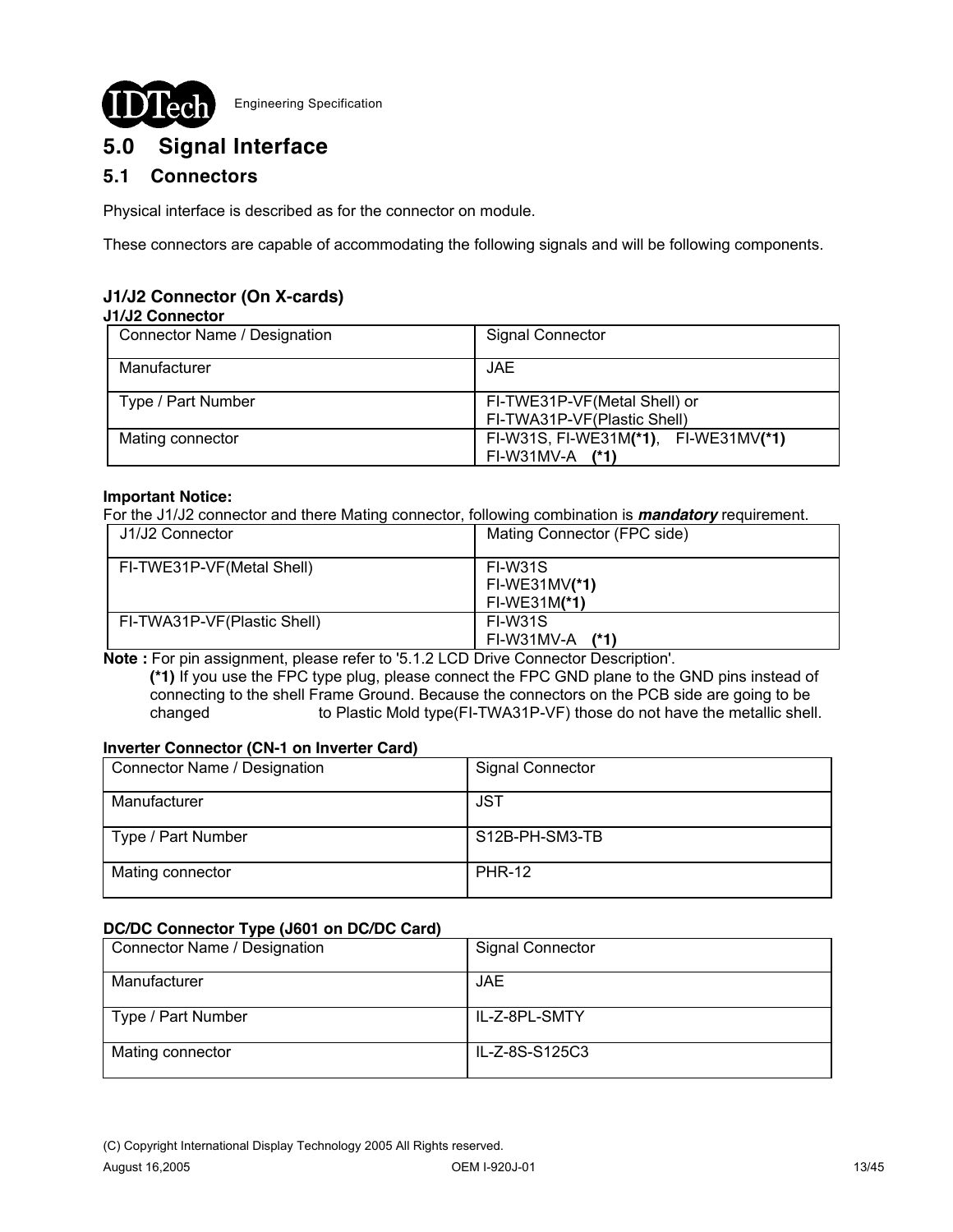

## **5.2 Interface Signal Description**

The module uses a pair of LVDS receiver macro which is equivalent to THC63LVDF84A/R84A(THine Electronics, Inc.). LVDS is a differential signal transfer technology for LCD interface and high speed data transfer device. Transmitter shall be THC63LVDF83A/M83A(THine Electronics, Inc.) or equivalent.

### **J1 (Master) : Left side (Front View)**

|                 | Signal Description (J1) |                                                                           |
|-----------------|-------------------------|---------------------------------------------------------------------------|
| PIN#            | <b>SIGNAL NAME</b>      | <b>Description</b>                                                        |
| 1               | (RESERVED)              | This pin must be kept 'OPEN'.                                             |
| $\overline{2}$  | (RESERVED)              |                                                                           |
| $\overline{3}$  | (RESERVED)              |                                                                           |
| $\overline{4}$  | (RESERVED)              |                                                                           |
| $\overline{5}$  | (RESERVED)              |                                                                           |
| $\overline{6}$  | <b>DGND</b>             | Digital Ground                                                            |
| $\overline{7}$  | <b>SDATA</b>            | I2C Data for Color Adjustment/Contrast/Brightness (3.3V typ)              |
| 8               | <b>SCLK</b>             | I2C Clock (3.3V typ)                                                      |
| $\overline{9}$  | <b>DGND</b>             | <b>Digital Ground</b>                                                     |
| 10              | <b>LGND</b>             | <b>LVDS GND</b>                                                           |
| 11              | RxOIN3+                 | Positive LVDS differential data input (Odd data)                          |
| 12              | RxOIN3-                 | Negative LVDS differential data input (Odd data)                          |
| 13              | RxOCLKIN+               | Positive LVDS differential clock input (Odd Clock)                        |
| 14              | RxOCLKIN-               | Negative LVDS differential clock input (Odd Clock)                        |
| 15              | RxOIN2+                 | Positive LVDS differential data input (Odd data)                          |
| 16              | RxOIN2-                 | Negative LVDS differential data input (Odd data)                          |
| $\overline{17}$ | RxOIN1+                 | Positive LVDS differential data input (Odd data)                          |
| 18              | RxOIN1-                 | Negative LVDS differential data input (Odd data)                          |
| $\overline{19}$ | RxOIN0+                 | Positive LVDS differential data input (Odd data)                          |
| 20              | RxOIN0-                 | Negative LVDS differential data input (Odd data)                          |
| 21              | RxEIN3+                 | Positive LVDS differential data input (Even data)                         |
| $\overline{22}$ | RxEIN3-                 | Negative LVDS differential data input (Even data)                         |
| 23              | RxECLKIN+               | Positive LVDS differential clock input (Even Clock)                       |
| $\overline{24}$ | RxECLKIN-               | Negative LVDS differential clock input (Even Clock)                       |
| $\overline{25}$ | RxEIN2+                 | Positive LVDS differential data input (Even data, H-Sync, V-Sync, DSPTMG) |
| $\overline{26}$ | RxEIN2-                 | Negative LVDS differential data input (Even data, H-Sync, V-Sync, DSPTMG) |
| $\overline{27}$ | RxEIN1+                 | Positive LVDS differential data input (Even data)                         |
| 28              | RxEIN1-                 | Negative LVDS differential data input (Even data)                         |
| 29              | RxEIN0+                 | Positive LVDS differential data input (Even data)                         |
| 30              | RxEIN0-                 | Negative LVDS differential data input (Even data)                         |
| $\overline{31}$ | <b>LVDSGND</b>          | Ground for LVDS clock/data signals                                        |

#### **Note:**

I2C address for Brightness and Contrast is '0101101'b.

DAC for them is DALLAS DS1803 or equivalent.

Its port-0 is for Contrast and the Port-1 is for Brightness.

Reserved address of I2C is from '0010000'b to '0011111'b, and from '0110000'b to '0111111'b for Color Adjustment function.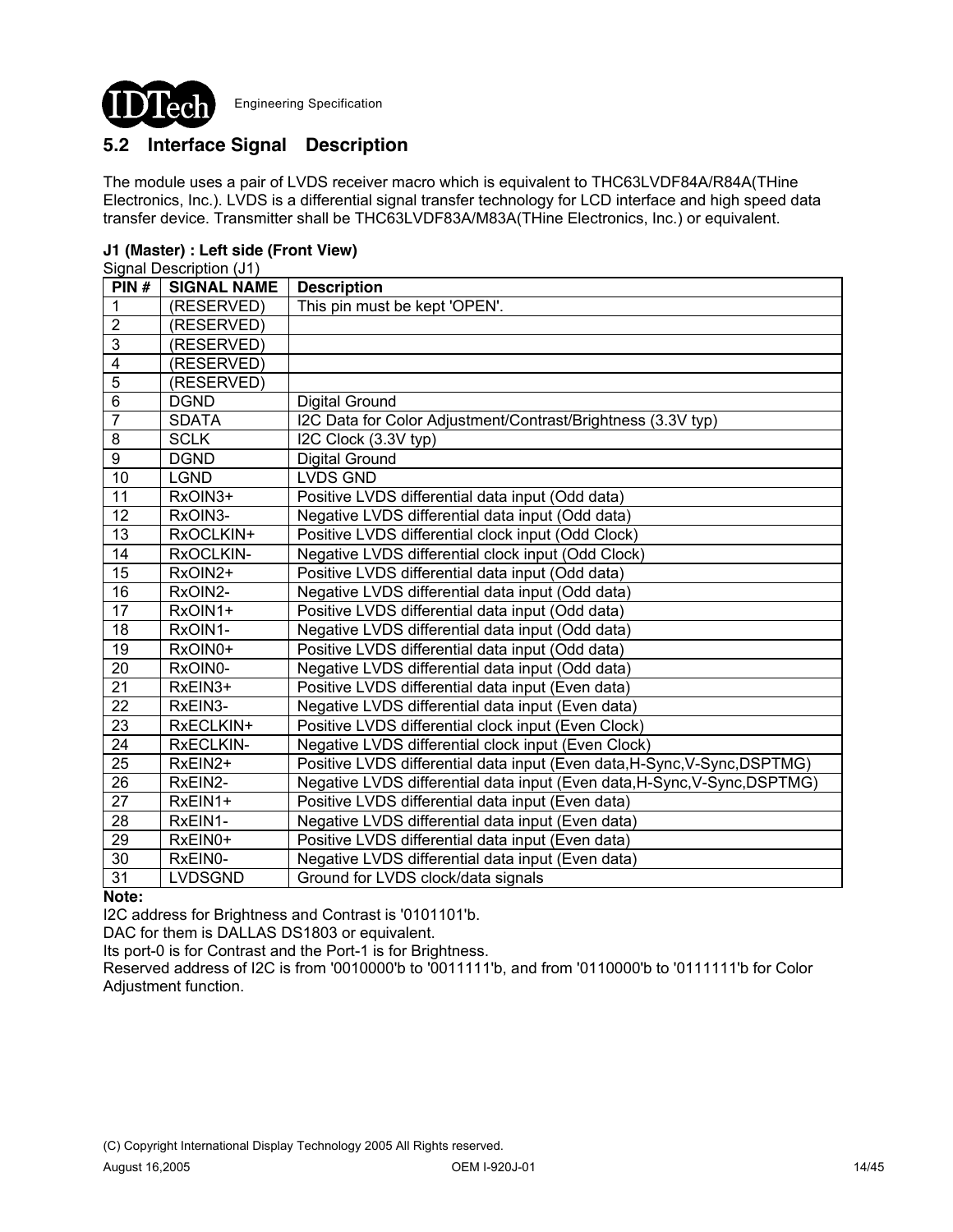

### **J2 (Slave) : Right side (Front View)**

Signal Description (J2)

| PIN#            | <b>SIGNAL NAME</b> | <b>Description</b>                                                        |
|-----------------|--------------------|---------------------------------------------------------------------------|
| 1               | <b>BLON</b>        | Backlight on/off signal(Hi:backlight ON, Low:backlight OFF)               |
| $\overline{2}$  | <b>VDIM-IN</b>     | Brightness Dimming Control Voltage (0-3V, 0V:MaxBrightness)               |
| $\overline{3}$  | <b>VDIM-OUT</b>    | Brightness Dimming Control Voltage Output Generated by I2C command        |
| 4               | <b>VCONT-IN</b>    | Contrast Control Voltage (0-1.6V, 1.0Vtyp for Gamma2.2, 0V:Brighter side) |
| $\overline{5}$  | <b>VCONT-OUT</b>   | Contrast Control Voltage Output Generated by I2C command                  |
| $6\phantom{1}$  | <b>DGND</b>        | <b>Digital Ground</b>                                                     |
| 7               | (RESERVED)         |                                                                           |
| 8               | (RESERVED)         |                                                                           |
| $\overline{9}$  | <b>DGND</b>        | Digital Ground                                                            |
| $\overline{10}$ | <b>LGND</b>        | <b>LVDS GND</b>                                                           |
| 11              | RxOIN3+            | Positive LVDS differential data input (Odd data)                          |
| 12              | RxOIN3-            | Negative LVDS differential data input (Odd data)                          |
| 13              | RxOCLKIN+          | Positive LVDS differential clock input (Odd Clock)                        |
| 14              | RxOCLKIN-          | Negative LVDS differential clock input (Odd Clock)                        |
| 15              | RxOIN2+            | Positive LVDS differential data input (Odd data)                          |
| 16              | RxOIN2-            | Negative LVDS differential data input (Odd data)                          |
| 17              | RxOIN1+            | Positive LVDS differential data input (Odd data)                          |
| 18              | RxOIN1-            | Negative LVDS differential data input (Odd data)                          |
| $\overline{19}$ | RxOIN0+            | Positive LVDS differential data input (Odd data)                          |
| 20              | RxOIN0-            | Negative LVDS differential data input (Odd data)                          |
| 21              | RxEIN3+            | Positive LVDS differential data input (Even data)                         |
| 22              | RxEIN3-            | Negative LVDS differential data input (Even data)                         |
| 23              | RxECLKIN+          | Positive LVDS differential clock input (Even Clock)                       |
| 24              | RxECLKIN-          | Negative LVDS differential clock input (Even Clock)                       |
| $\overline{25}$ | RxEIN2+            | Positive LVDS differential data input (Even data, H-Sync, V-Sync, DSPTMG) |
| 26              | RxEIN2-            | Negative LVDS differential data input (Even data, H-Sync, V-Sync, DSPTMG) |
| 27              | RxEIN1+            | Positive LVDS differential data input (Even data)                         |
| 28              | RxEIN1-            | Negative LVDS differential data input (Even data)                         |
| 29              | RxEIN0+            | Positive LVDS differential data input (Even data)                         |
| 30              | RxEIN0-            | Negative LVDS differential data input (Even data)                         |
| $\overline{31}$ | <b>LVDSGND</b>     | Ground for LVDS clock/data signals                                        |

#### **Note:**

To use I2C digital control for Contrast/Brightness, connect VCONT-OUT to VCONT-IN, VDIM-OUT to VDIM-IN.

To use analogue voltage control, set VCONT-OUT and VDIM-OUT open, then supply appropriate analogue voltage to VCONT-IN and VDIM-IN.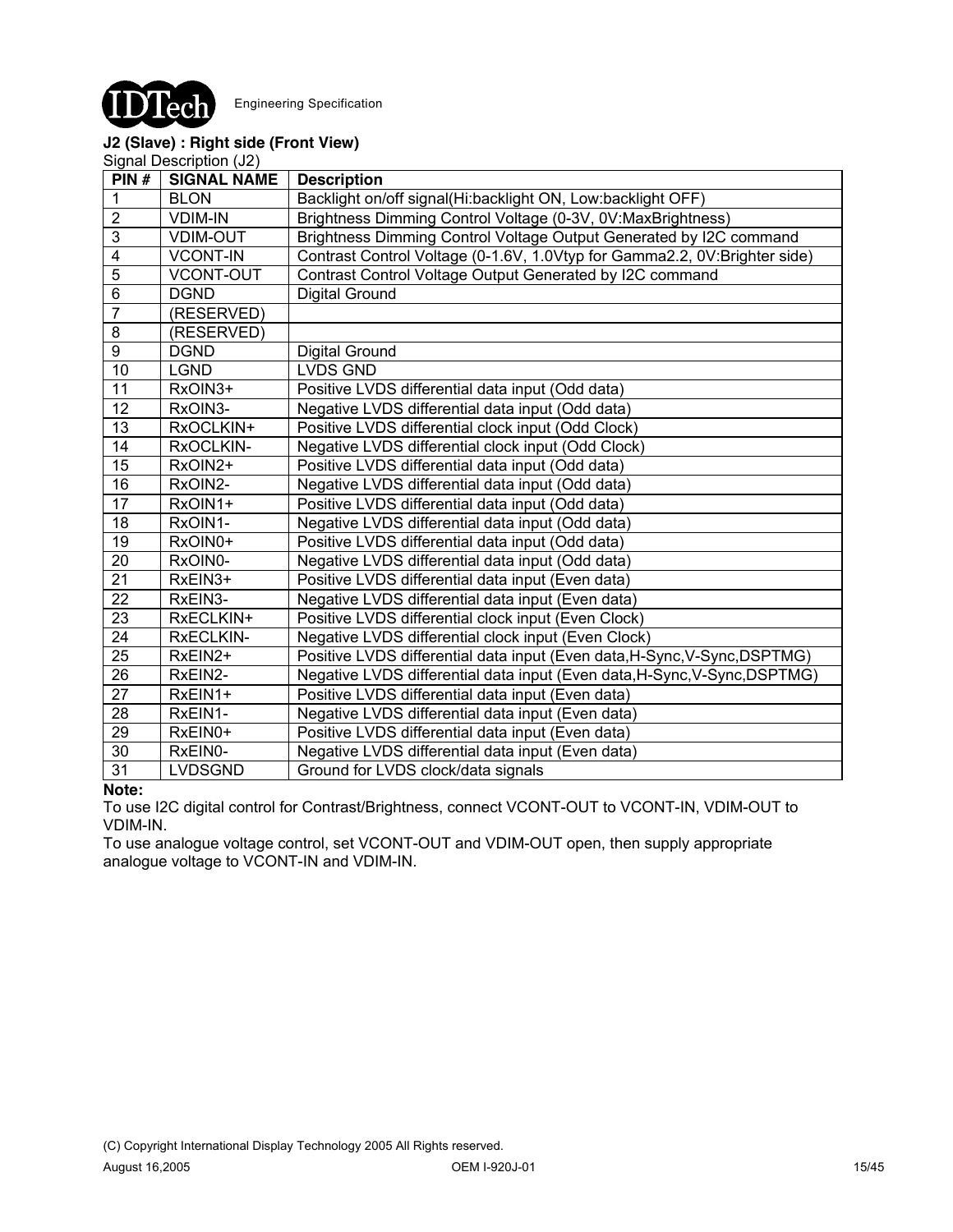

### The following is LVDS Signal description;

| <b>SIGNAL NAME</b> | <b>Description</b>     |                                                                                                                                                                                             |
|--------------------|------------------------|---------------------------------------------------------------------------------------------------------------------------------------------------------------------------------------------|
| <b>DTCLK</b>       | <b>Data Clock</b>      | The typical frequency is 65 MHz. The signal is used<br>to strobe the pixel data and DSPTMG signals. All<br>pixel data shall be valid at the falling edge when the<br>DSPTMG signal is high. |
| <b>DSPTMG</b>      | <b>Display Timing</b>  | When the signal is high, the pixel data shall be valid<br>to be displayed.<br>The signal is synchronized to DTCLK.                                                                          |
| V-Sync             | <b>Vertical Sync</b>   | The signal is synchronized to DTCLK.                                                                                                                                                        |
| H-Sync             | <b>Horizontal Sync</b> | The signal is synchronized to DTCLK.                                                                                                                                                        |

**Note:** Output signals from any system shall be low or Hi-Z state when VDD is off.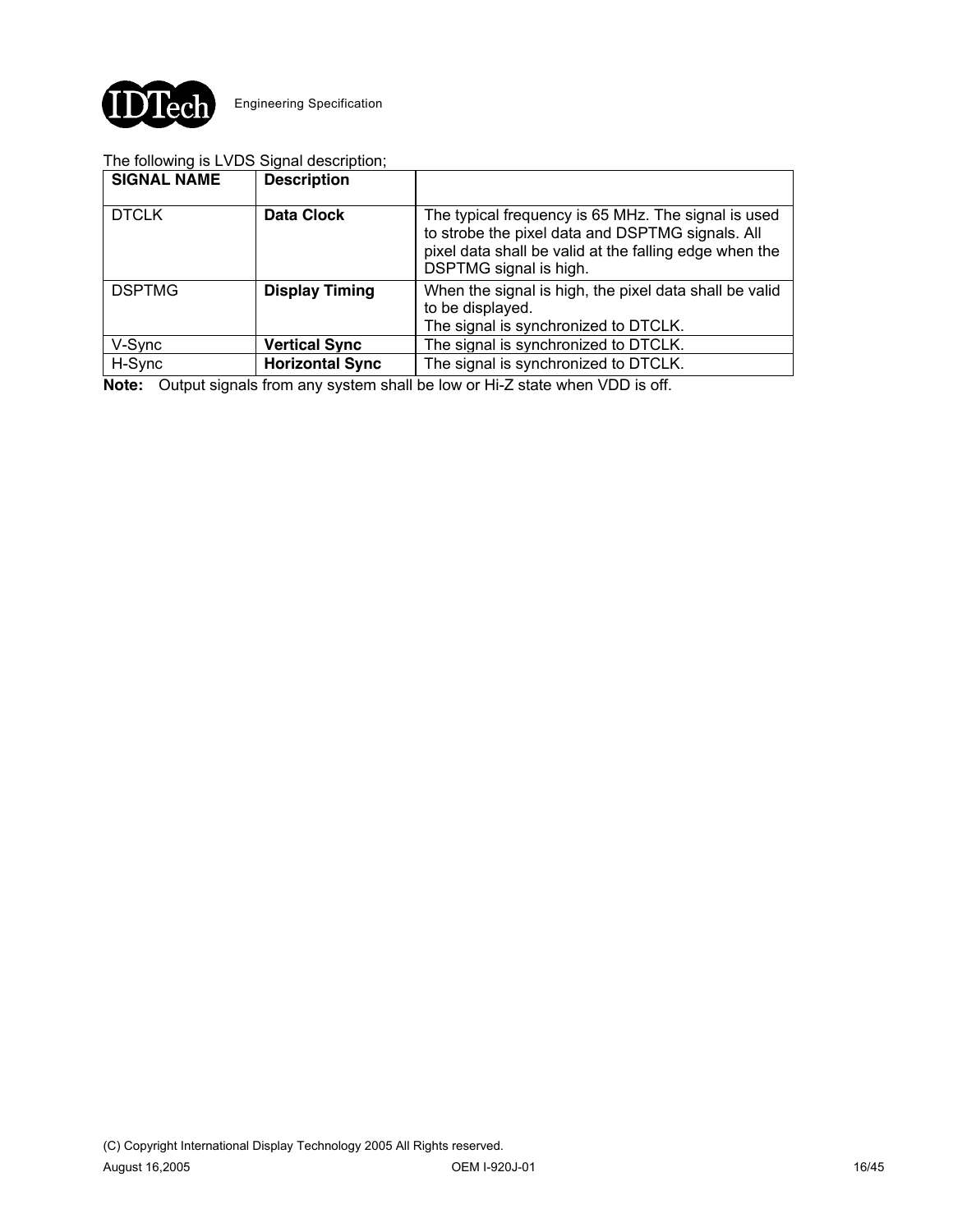

The following is LVDS Data Order;



**Note:** R/G/B 7 : MSB, R/G/B 0: LSB, DSP = DSPTMG, V-S = V-Sync, H-S = H-Sync 'NA' : Both high and low data are ignored.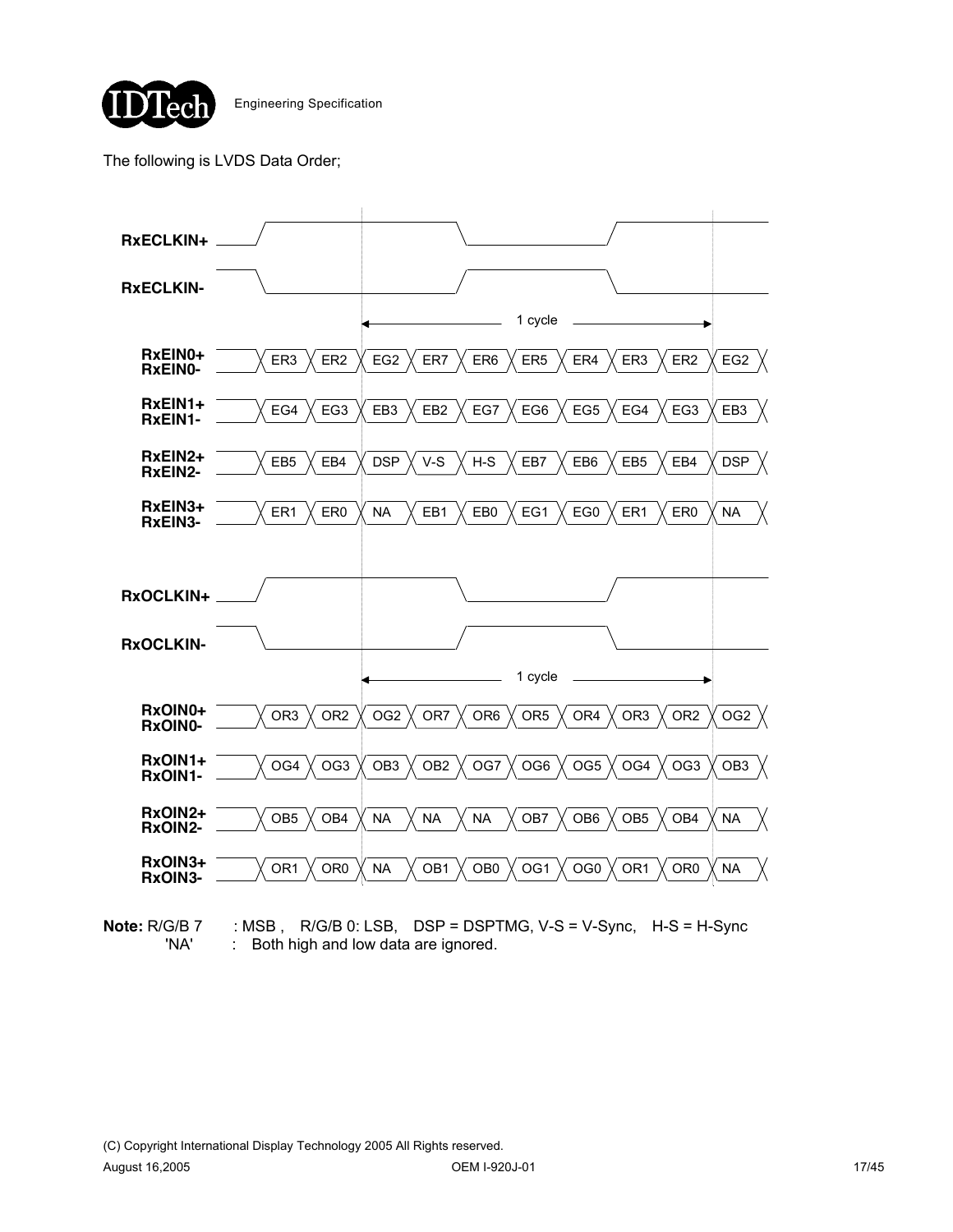

# **5.3 Interface Signal Electrical Characteristics**

Each signal characteristics are as follows;

Electrical Characteristics

| <b>Parameter</b> | <b>Condition</b>    | Min    | Max | unit |
|------------------|---------------------|--------|-----|------|
| Vth              | Differential Input  |        | 100 | mV   |
|                  | <b>High Voltage</b> |        |     |      |
|                  | (Vcm=+1.2V)         |        |     |      |
| Vtl              | Differential Input  | $-100$ |     | mV   |
|                  | High Voltage        |        |     |      |
|                  | (Vcm=+1.2V)         |        |     |      |

**Note :** It is recommended to refer to the specifications of THC63LVDF84A/R84A(THine Electronics, Inc.) for the detail.

#### LVDS Timing

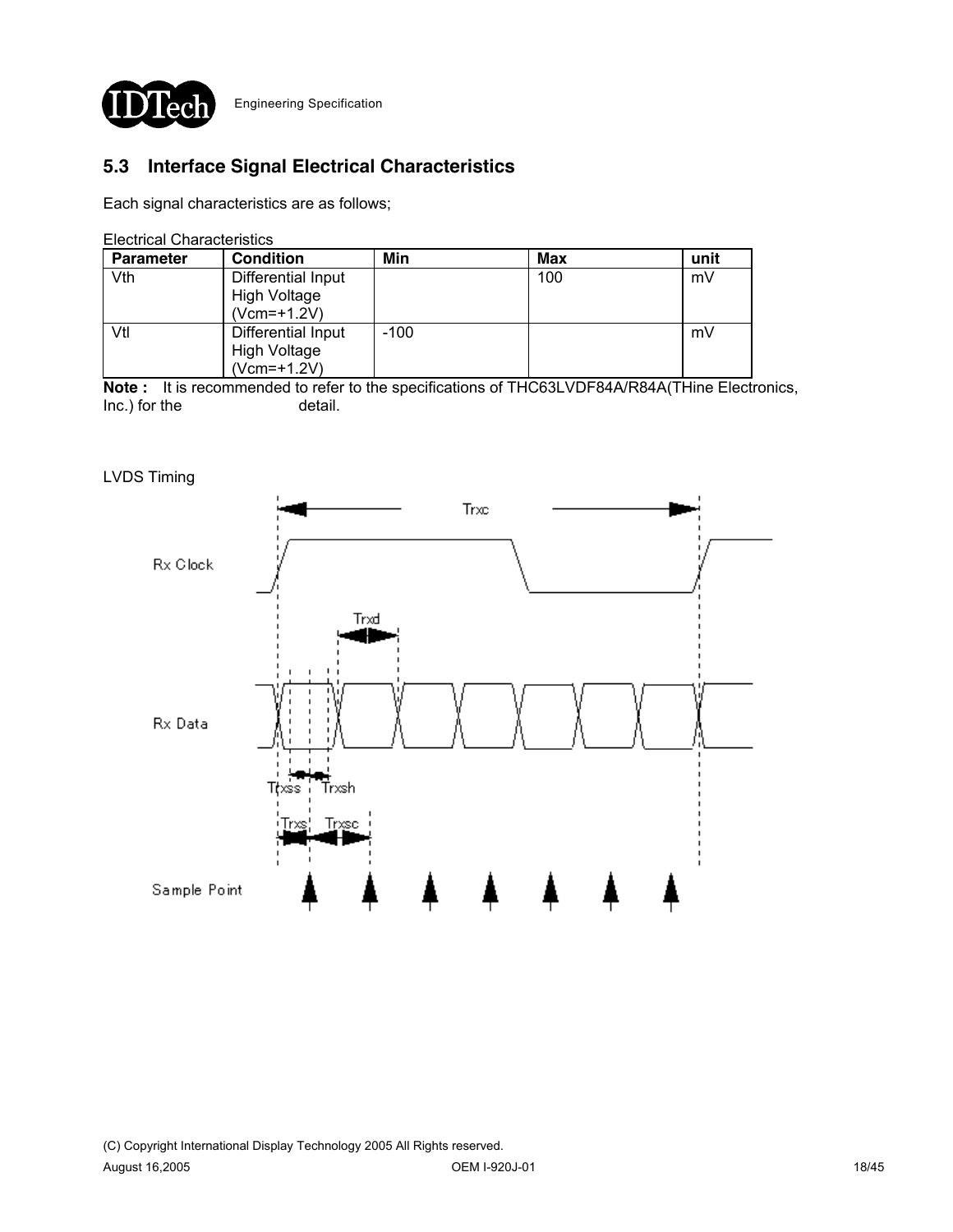

### LVDS Macro AC characteristics.

| Parameter               | Symbol | Min   | Гур     | Max   | Unit |
|-------------------------|--------|-------|---------|-------|------|
| <b>LVDS Clock Cycle</b> | Trxc   | 15.15 | 15.38   | 16.66 | [ns] |
| LVDS Data Cycle         | Trxd   |       | Trxc/7  |       | [ns] |
| Sample Data Setup Time  | Trxss  | 600   |         |       | [ps] |
| (Trxc=Typ.)             |        |       |         |       |      |
| Sample Data Hold Time   | Trxsh  | 600   |         |       | [ps] |
| (Trxc=Typ.)             |        |       |         |       |      |
| Data Sample Time        | Trxs   |       | Trxc/14 |       | [ns] |
| Data Sample Cycle       | Гrхsс  |       | Trxc/7  |       | [ns] |

### Inverter Input Signal Electrical Characteristics

| <b>NAME</b>    | <b>Description</b>  | Min    | <b>Typ</b> | Max  | <b>Unit</b> | <b>Note</b>                            |
|----------------|---------------------|--------|------------|------|-------------|----------------------------------------|
| <b>BLON</b>    | High voltage        | 2.0    | 3.3        | 5.25 | $\vee$      |                                        |
|                | Low voltage         | $-0.1$ | 0.0        | 0.8  | V           |                                        |
|                | Current             | $-1.0$ |            | 1.0  | mA          |                                        |
| Vcont-IN       | Input Voltage range | 0.2    | 1.0        | 1.6  | V           | $*1$                                   |
|                | Current             | $-1.0$ |            | 1.0  | mA          |                                        |
| <b>VDIM-IN</b> | Input Voltage range | 0.0    |            | 3.0  | V           | 0V:Brightness Max<br>3V:Brightness Min |
|                | Current             | $-1.0$ |            | 1.0  | mA          |                                        |

#### **Note:**

\*1)

0.2V : To pull the GAMMA curve toward darker side (ex. GAMMA 3.0)

When x'00' is written by I2C, Vcont-OUT voltage is about 0.2V 1.0V : GAMMA 2.2

When x'50' is written by I2C, Vcont-OUT voltage is about 1.0V 1.6V : To pull the GAMMA curve toward brighter side (ex. GAMMA 1.5)

When x'D0' is written by I2C, Vcont-OUT voltage is about 1.6V

Under the condition of Color Adjust function is disabled. Those numbers are approximate values.

\*2)

I2C address for Brightness and Contrast is '0101101'b and the port-0 is for Contrast and port-1 is for Brightness.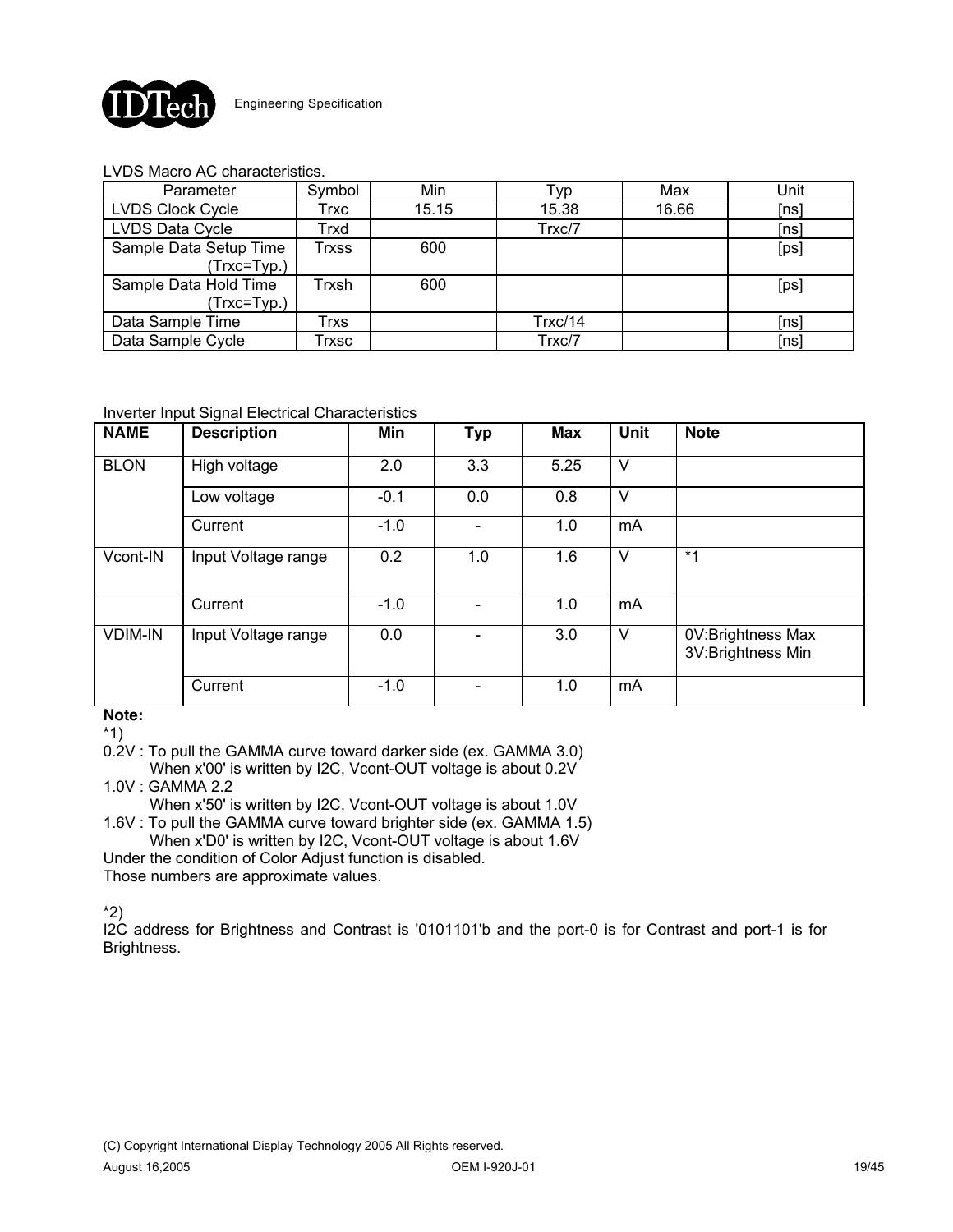

# **5.4 Inverter Connector Signal Description**

|          | <u>mventer Connection Signal Description</u> |                                   |
|----------|----------------------------------------------|-----------------------------------|
| PIN#     | <b>SIGNAL NAME</b>                           | <b>Description</b>                |
| $1 - 5$  | VBL                                          | +12.0V Power Source for backlight |
| $6 - 10$ | <b>RTN</b>                                   | Ground for VBL line               |
| 11       | (RESERVED)                                   |                                   |
| 12       | (RESERVED)                                   |                                   |

#### Inverter Connector Signal Description

Inverter Input Signal Electrical Characteristics

| <b>NAME</b> | <b>Description</b>               | Min  | тур                    | Max  | Unit | <b>Note</b> |
|-------------|----------------------------------|------|------------------------|------|------|-------------|
| <b>VBL</b>  | <b>B/L Unit Drive</b><br>Voltage | 11.4 | $\overline{10}$<br>' – | 12.6 |      |             |

## **5.5 DC/DC Connector Singal Description**

DC/DC Connector Signal Description

| PIN# | <b>SIGNAL NAME</b> | <b>Description</b>                                                       |
|------|--------------------|--------------------------------------------------------------------------|
|      | <b>RTN</b>         | Ground for Vin line                                                      |
| 5-8  | Vin                | +12.0V Power Supply for LCD Driver Cards (Except Inverter and Backlight) |

### DC/DC Input Signal Electrical Characteristics

| <b>NAME</b> | <b>Description</b>         | Min  | ⊤ур                   | Max  | Unit | <b>Note</b> |
|-------------|----------------------------|------|-----------------------|------|------|-------------|
| Vin         | Logic/LCD Drive<br>Voltage | 11.4 | $\overline{A}$<br>. . | 12.6 |      |             |

The following chart is the VDIM vs Dimming Range for your reference.

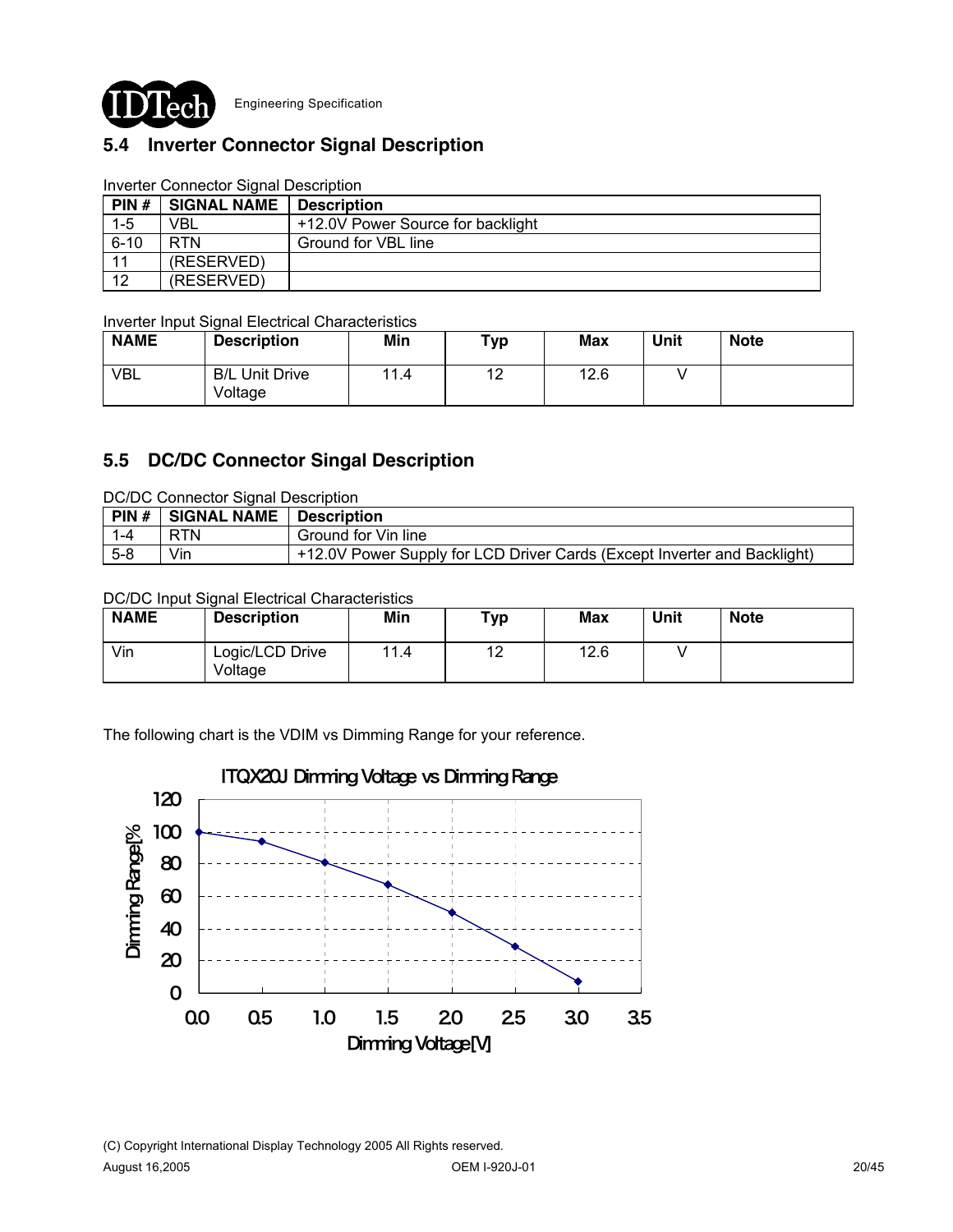# **6.0 Pixel format image**

## Screen Format

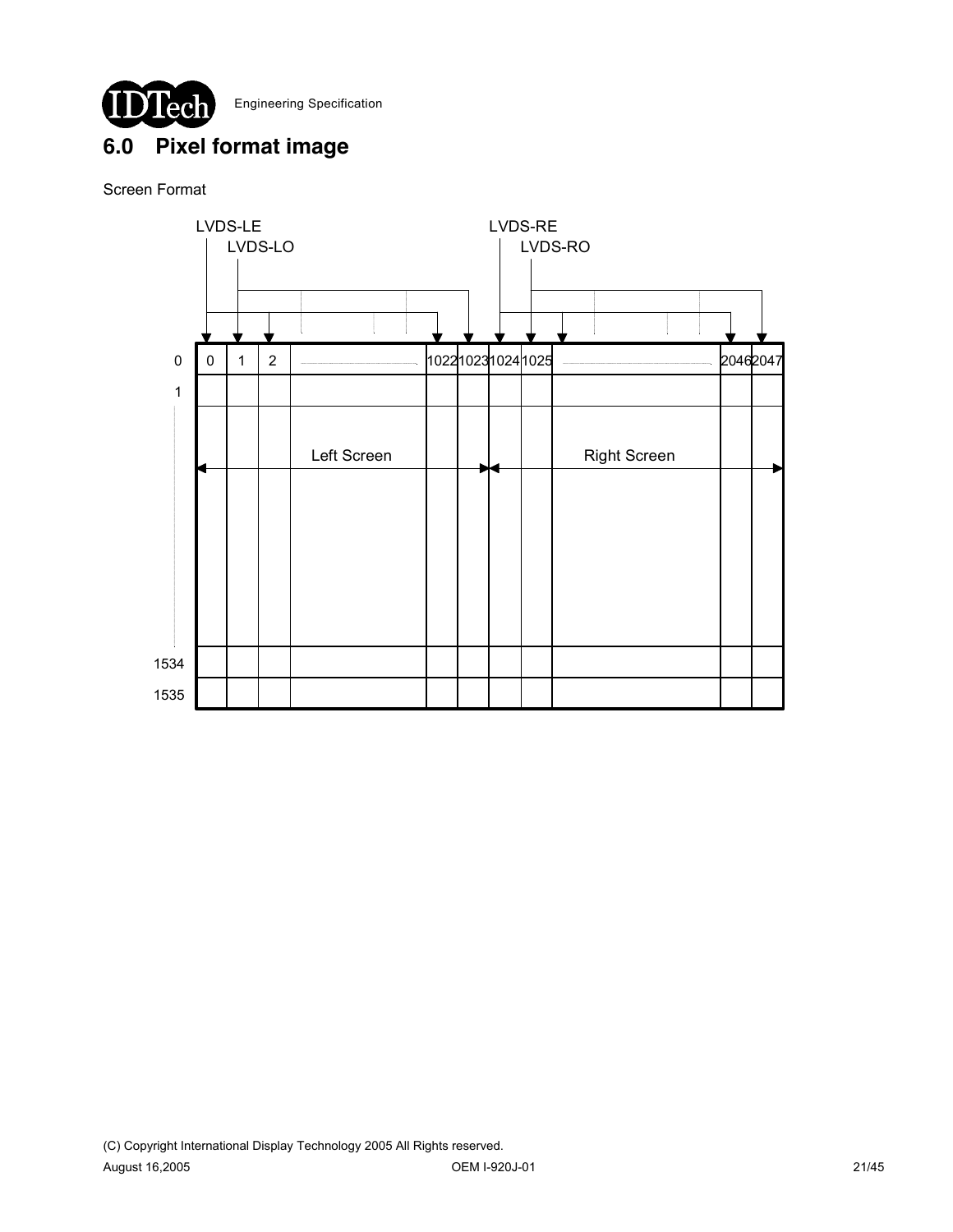

Following figure shows the relationship between the input signals and the LCD pixel format image. Each sub-pixel data(R,G,B) of an Even and the right adjacent Odd pixel unit are sampled at the same time.

#### Pixel Color Arrangement

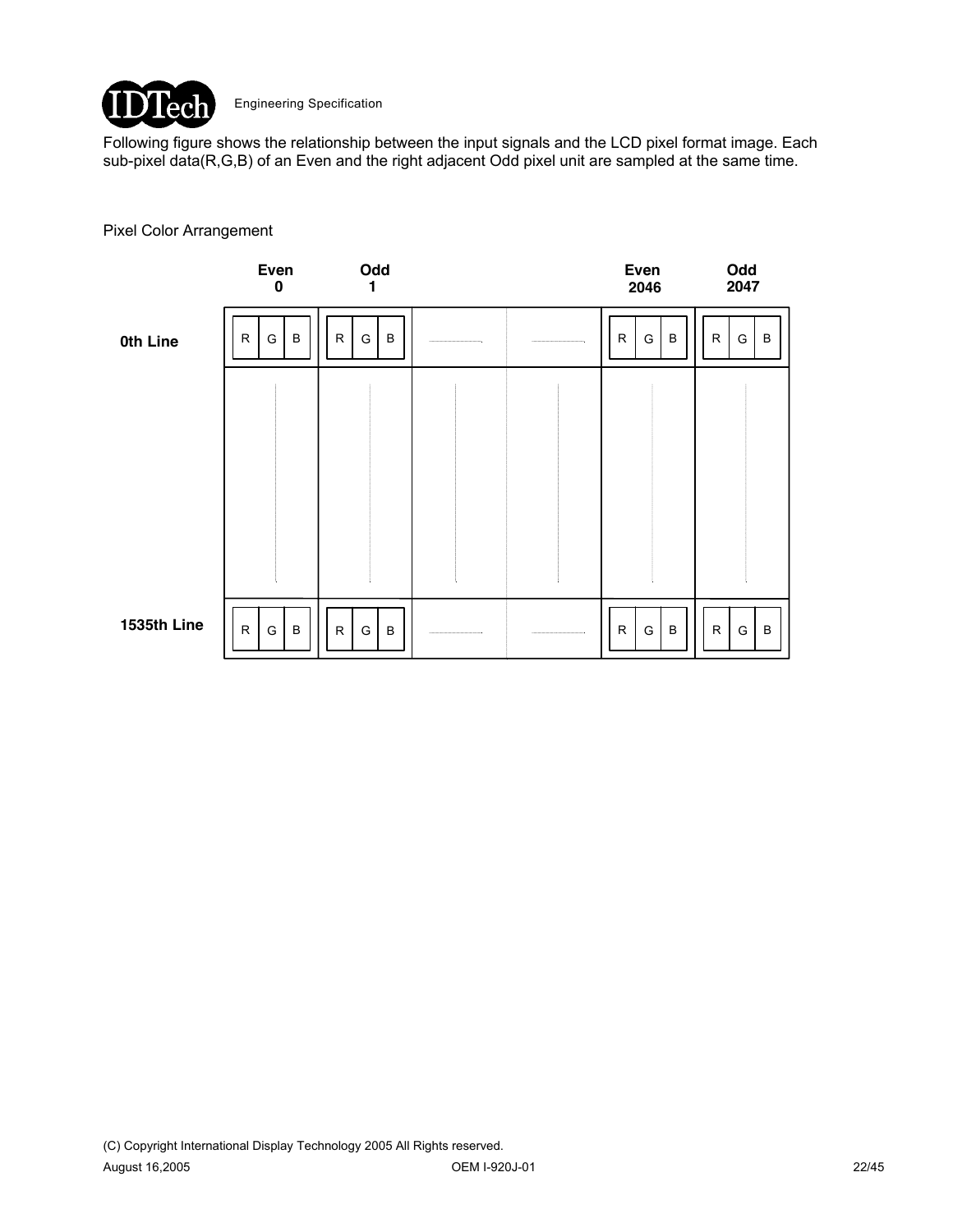

# **7.0 Interface Timings**

Following is the Video timing diagrams per channel ( a half screen refresh ) to be converted to/from the LVDS interface signals.

# **7.1 Timing Characteristics**

EVEN for LVDS-LE or LVDS-RE ODD for LVDS-LO or LVDS-RO.

Interface Timing Definition



**Video signal, Hsync and Dot clock**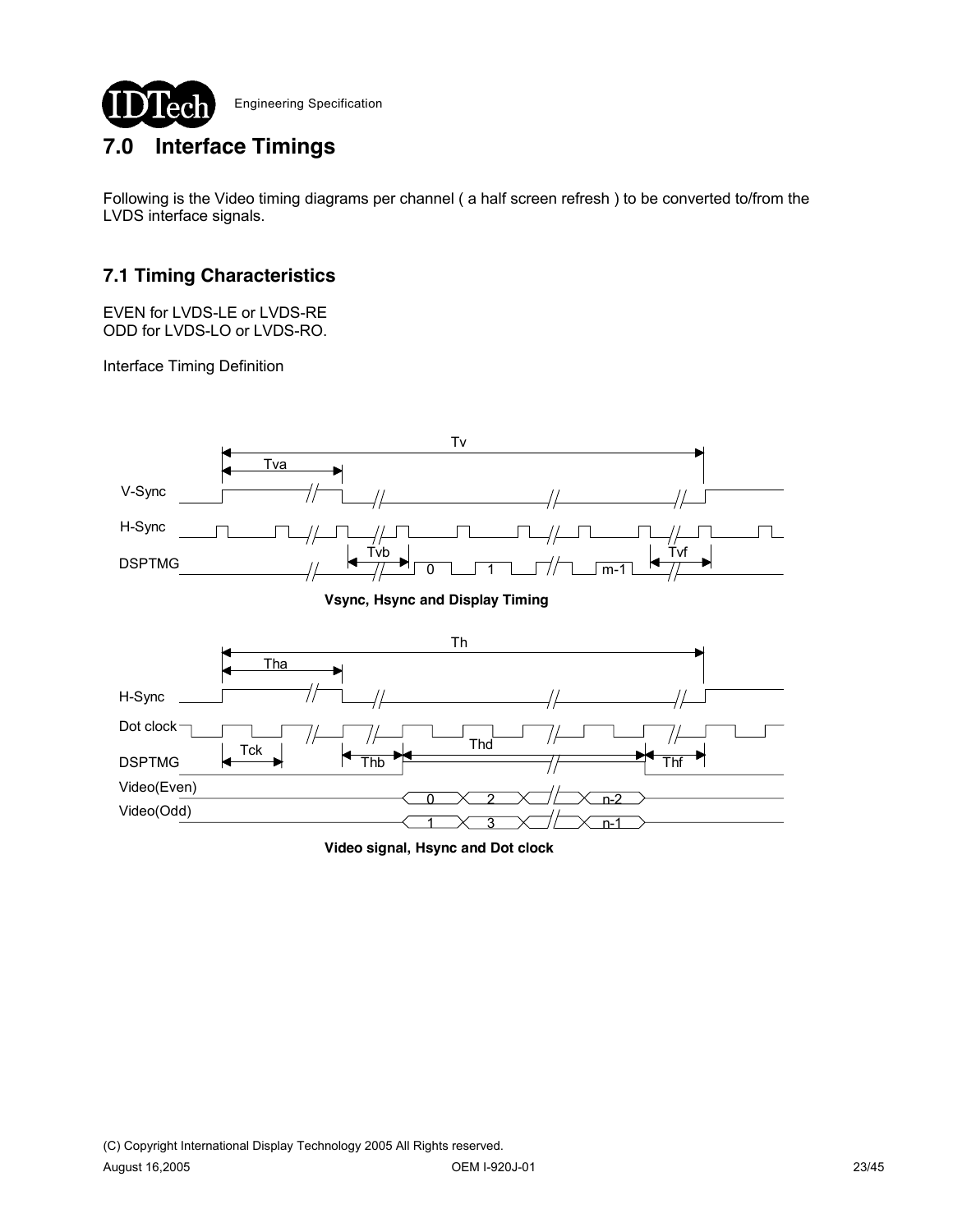

#### Timing Characteristics

| <b>Signal</b> | Item                  | <b>Symbol</b> | MIN.                         | TYP.                    | MAX.                         | Unit       |
|---------------|-----------------------|---------------|------------------------------|-------------------------|------------------------------|------------|
| <b>DTCLK</b>  | Dot Clock Freq.       | Fdck          | 60                           | 65                      | 66                           | <b>MHz</b> |
| <b>DTCLK</b>  | Dot Clock period      | <b>Tck</b>    | 15.15                        | 15.38                   | 16.66                        | ns         |
| V-Sync        | <b>Refresh Rate</b>   | 1/Tv          |                              | 60                      |                              | Hz         |
| V-Sync        | Frame period          | Tv            |                              | 16.67                   |                              | ms         |
| V-Sync        | <b>Total line</b>     | Tv            | 1547                         | 1612                    | 1628                         | lines      |
| V-Sync        | V-front porch         | Tvf           | $\overline{2}$               | $6\phantom{1}$          | 14                           | lines      |
| V-Sync        | V-active level        | Tva           | $\overline{2}$               | 12                      | 14                           | lines      |
| V-Sync        | V-back porch          | Tvb           | $\overline{7}$               | $\overline{58}$         | 64                           | lines      |
| V-Sync        | V-Blank               | Tvf+Tva+Tvb   | 11                           | 76                      | $\overline{92}$              | lines      |
| <b>DSPTMG</b> | <b>Display Lines</b>  | m             | $\blacksquare$               | 1536                    | $\blacksquare$               | lines      |
| H-Sync        | H-Scan Rate           | 1/Th          | 92.86                        | 96.72                   | 96.72                        | <b>KHz</b> |
| H-Sync        | H-Scan Rate           | Th            | 10.34                        | $\overline{\mathbf{f}}$ | 10.77                        | <b>us</b>  |
| H-Sync        | Cycle                 | Th            | 640                          | 672                     | 700                          | Tck        |
| H-Sync        | H-front porch         | Thf           | 8                            | 12                      | $\overline{172}$             | <b>Tck</b> |
| H-Sync        | H-active level        | Tha           | 8                            | 68                      | 172                          | <b>Tck</b> |
| H-Sync        | H-back porch          | Thb           | 8                            | 80                      | 172                          | <b>Tck</b> |
| H-Sync        | H-Blank               | Thf+Tha+Thb   | 128                          | 160                     | 188                          | <b>Tck</b> |
| <b>DSPTMG</b> | Display clocks        | Thd           | $\qquad \qquad \blacksquare$ | 512                     | $\blacksquare$               | <b>Tck</b> |
| <b>DSPTMG</b> | <b>Display Pixels</b> | n             |                              | 1024                    | $\qquad \qquad \blacksquare$ | pixels     |

**Note:** Typical value is based on VESA STANDARD ( XGA 60Hz ). H/V-Sync Polarity can be both Positive and Negative. DSPTMG should be Active High.

V-Sync should not be changed at H-Sync leading edge ( +/- 6 Tck ).

Even Dot clock and Odd Dot clock in each channel should have completely the same clock source. The skew should be within +/- 2ns.

Dot Clocks of the Left and Right channels should have completely the same clock source. But the skew between those clocks does not need to be cared.

The skews of all the other signals ( H-Sync, V-Sync, DSPTMG and Video data ) should be synchronized between Left and Right channels and should be within +/- 4 dot clocks, respectively.

**\*1** For this value, the smaller, the better.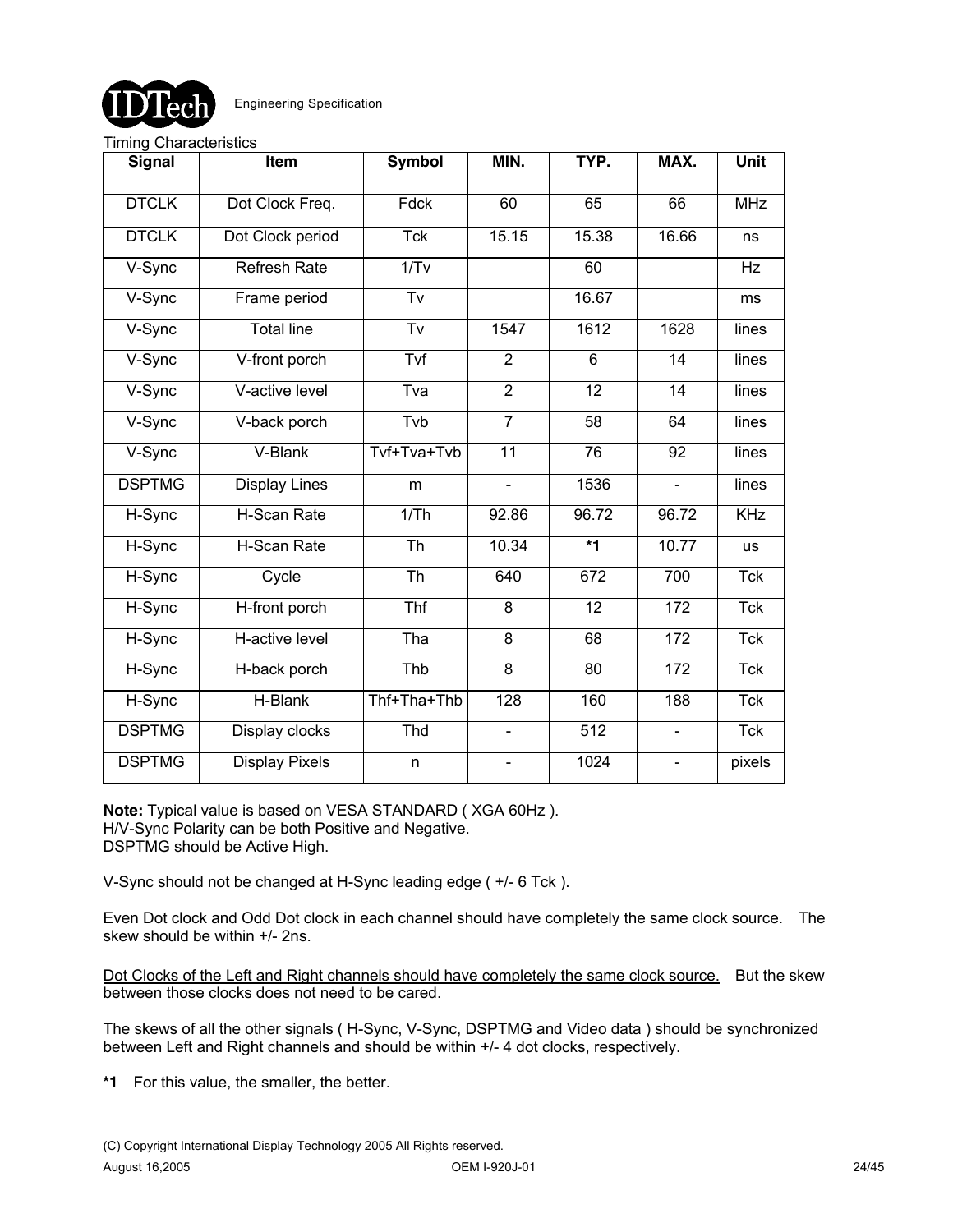

# **8.0 Power Consumption**

Input power specifications are as follows;

| <b>SYMBOL</b> | <b>PARAMETER</b>                            | Min  | <b>Typ</b> | <b>Max</b> | <b>UNITS</b> | <b>CONDITION</b>                   |
|---------------|---------------------------------------------|------|------------|------------|--------------|------------------------------------|
| Vin           | Logic/LCD Drive<br>Voltage                  | 11.4 | 12         | 12.6       | $\vee$       |                                    |
| lin           | Vin Current                                 | 0.6  | 0.75       | 0.9        | A            | $Vin=12V$                          |
| Pin           | Vin Power                                   |      | 14.4       | 16         | W            | $V$ in=12 $V$<br>All White Pattern |
| Vin rp        | Allowable Logic/LCD<br>Drive Ripple Voltage |      |            | 100        | $mVp-p$      |                                    |
| Vin ns        | Allowable Logic/LCD<br>Drive Ripple Noise   |      |            | 100        | mVp-p        |                                    |
| <b>VBL</b>    | <b>Backlight power</b><br>Voltage           | 11.4 | 12         | 12.6       | $\vee$       |                                    |
| <b>PBL</b>    | <b>Backlight Power</b><br>consumption       |      | 51         | 56         | W            | Brightness=max                     |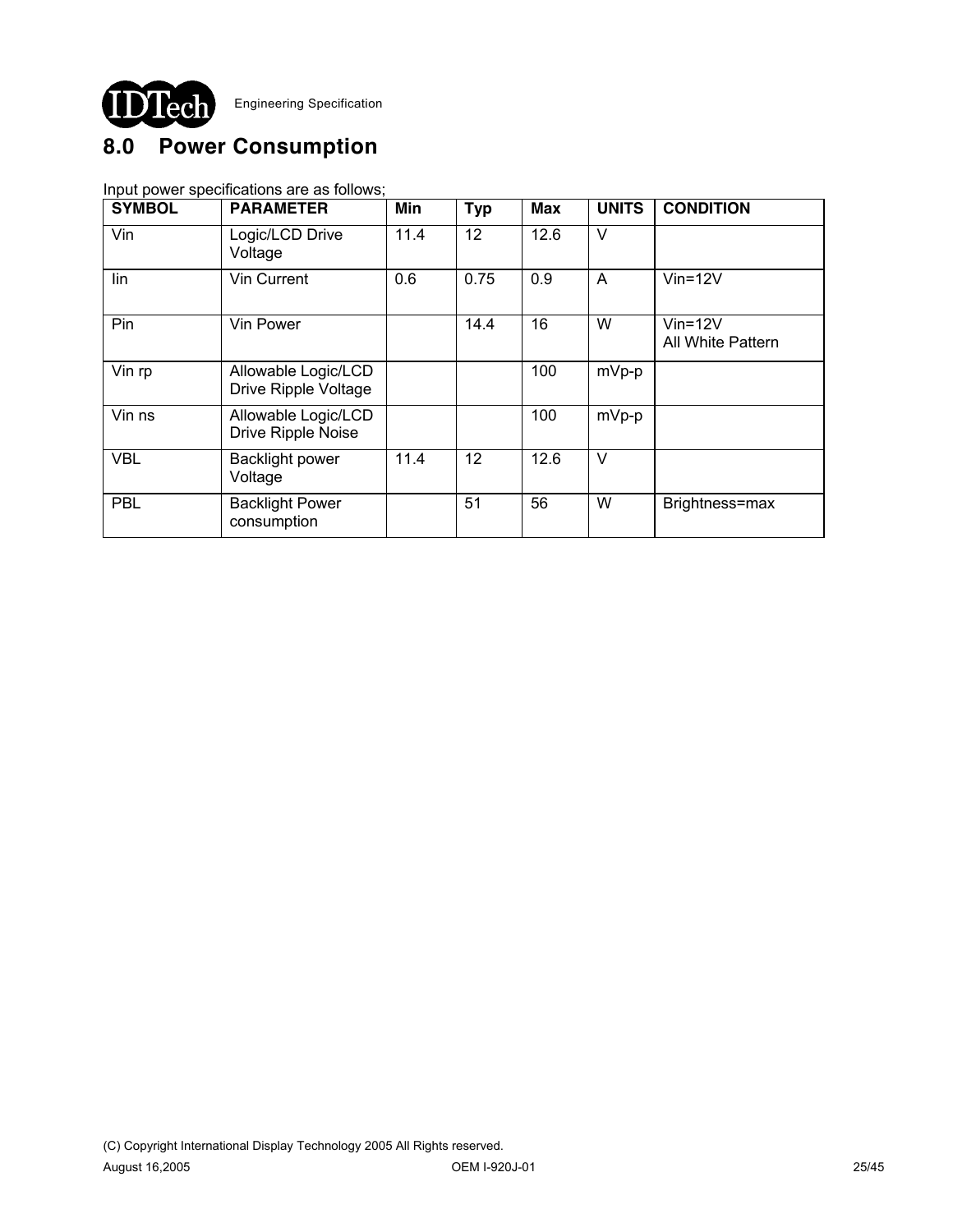

# **9.0 Power ON/OFF Sequence**

Vin power and lamp on/off sequence is as follows. Interface signals are also shown in the chart. Signals from any system shall be Hi-Z state or low level when Vin is off.

Vin/VBL/Signals Power On/Off Sequence Requirements

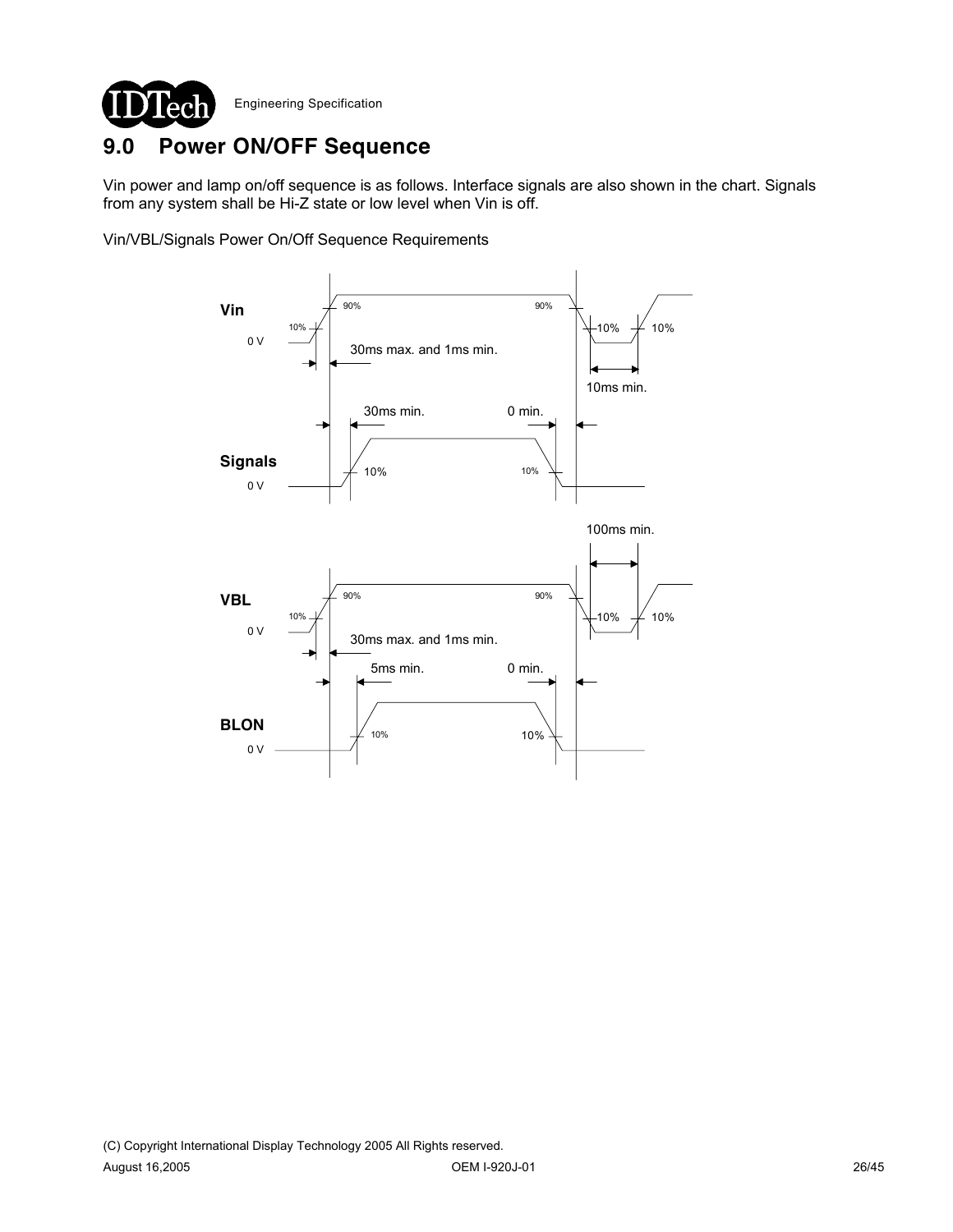

# **10.0 Color Adjustment**

## **10.1 Color Adjustment Overview**

The color adjustment supported for ITQX20J is a White Point Adjustment function based on approximations at multiple gray scale levels of achromatic colors.

The white point adjustment is a technique for the user to be able to change the "white" (The brightest white at least, and even all the other achromatic colors such as various grays if possible) to a more appropriate color tone, such as bluish white or yellowish one, according to the environmental lighting condition or user's preferences. To achieve this adjustment, Data conversion circuit is implemented in ASIC on IFX-card and is controlled by I2C registers. The following figures show the overview of this technology.

Color Adjustment Overview

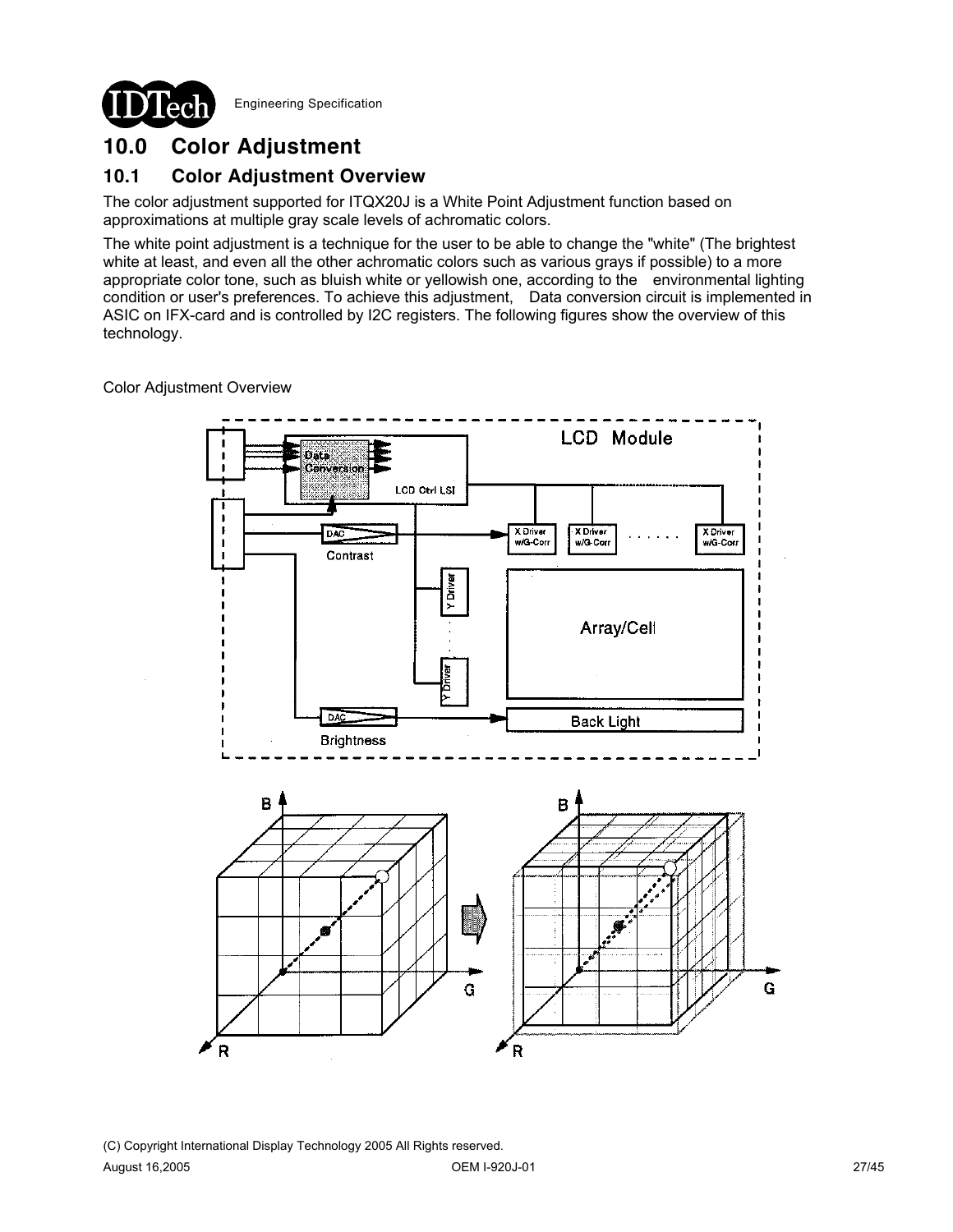

The major features of the adjustment are as follows.

- The adjustable range of the chromaticity coordinates in terms of the color temperature is from 5400K through 9300K.

- Keep any achromatic color at lower or medium gray scale levels close to the target coordinates of the adjustment, which enables to correct the blue shift.

- Support 2 types of conversion, one is a conventional way of conversion called Type-A, the other is so-called a pure color luminance saving method called Type-B in which the luminance of pure Red, Green, Blue, Yellow, Magenta, and Cyan are kept to the original level, not being affected by the adjustment.

Totally 5 achromatic colors are available to use as the approximation points, those are

1. L255 Gray :  $(R,G,B) = (255,255,255)$  (Max Gray = White ) 2. L0 Gray :  $(R,G,B) = (0,0,0)$  (Min Gray = Black )<br>3. L127 Gray :  $(R,G,B) = (127,127,127)$  (1/2 Gray )  $(3.127 \cdot 127 \cdot 127)$  (1/2 Gray )<br> $(3.63 \cdot 127 \cdot 127)$  (1/4 Gray ) 4. L63 Gray :  $(R,G,B) = (63,63,63)$ 5. L191 Gray :  $(R, G, B) = (191, 191, 191)$  (3/4 Gray)

At the L255 Gray, we can just decrease (-) the gray level of R,G, or B, on the other hand at the L0 Gray we can just increase (+) the gray level of R,G, or B. For the other 3 approximation points, we can both decrease and increase the gray level of R,G, or B.

User can choose any number of point from zero to five to set the adjusting value(s). That is, if chromaticity coordinates of each achromatic color on the achromatic line from L255 to L0 don't vary so much, the adjustment at only he L255 point may be enough. (1 Point Approximation) However, if they tend to vary a lot, we need to adjust at more points up to five. (5 Points Approximation)

Also in order to compensate the reduction of the gray scale level resolution for each color due to the adjustment of this method, the Dither method is applied.

# **10.2 Color Adjustment Specifications**

### **10.2.1 White Point Adjustable Chromaticity Coordinates Range**

Any coordinates on the Blackbody Locus from maximum to minimum adjustable color temperature. Max Adjustable Temperature ............ 9300K Min Adjustable Temperature ............ 5400K

### **10.2.2 Luminance Degradation**

Assured Minimum Luminance by Adjusted Coordinates (% against Full Luminance)

In case of 9300K on the Blackbody Locus ...... 85%

In case of 5400K on the Blackbody Locus ...... 80%

### **10.2.3 Chromaticity Coordinates Uniformity over the Achromatic Colors**

Assured Maximum RMS (Root Mean Square) value over all the 256 achromatic colors, of the chromaticity coordinates distance data from L255 coordinates is 0.02.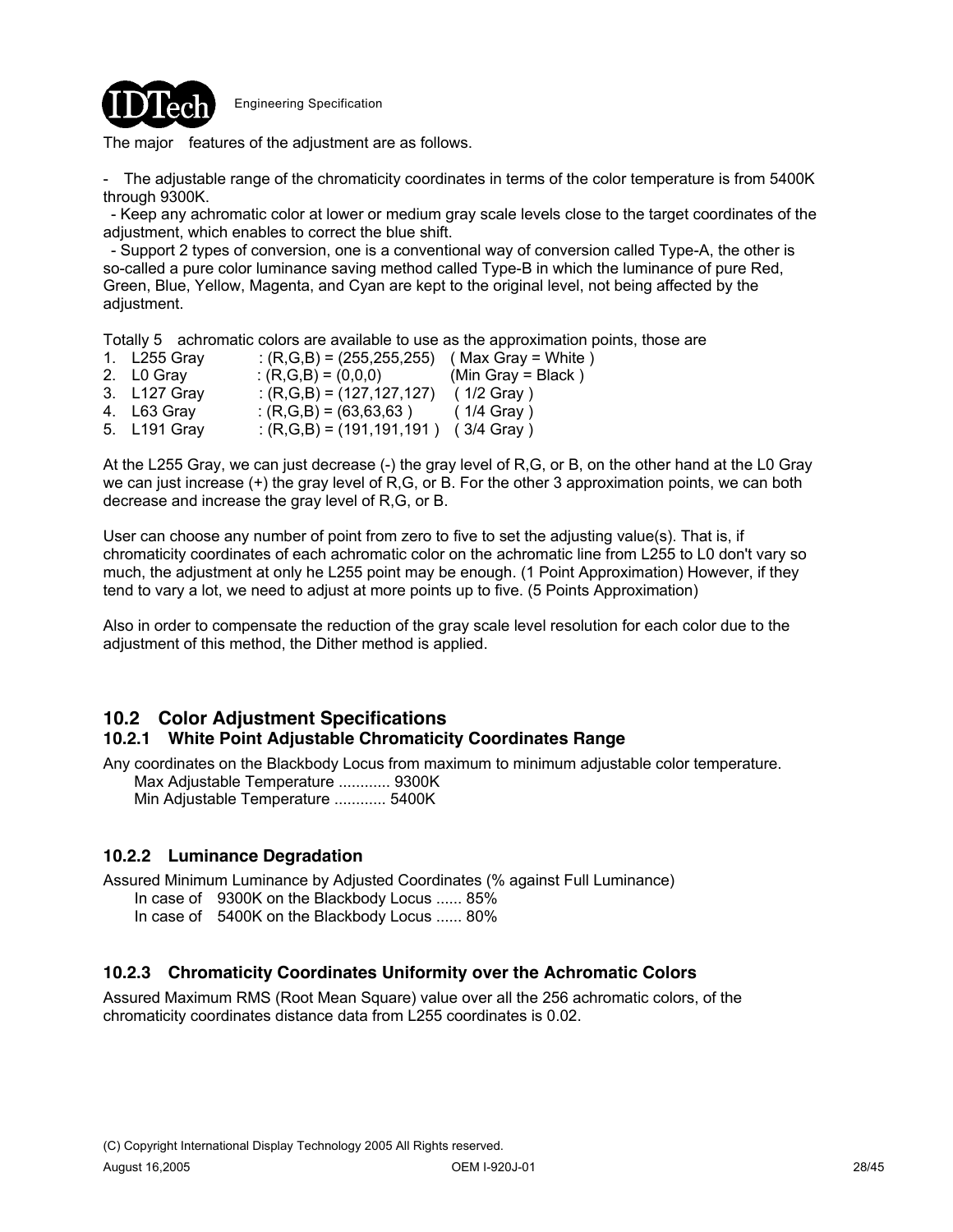

## **10.3 Input Parameters Details**

## **10.3.1 Input Parameters Setting Interface ( I2C )**

ITQX20J has an I2C interface for setting parameters for the color adjustment. Its voltage level is 3.3V, and the maximum frequency is 100 KHz.

All the setting parameters should be written at every POR. Otherwise the default parameters (all adjustments are disabled) are used.

I2C access addresses for color adjustment are from '0010 000'b to '0011 111'b for the Left ( Master ) ASIC and from '0110 000'b to '0111 111'b for the Right ( Slave ) ASIC. 16 registers are required for each ASIC and normally the contents of the registers of the Left and Right ASICs are the same. And 'General Call Address Reset' whose address is '0000 000'b is also supported. Other than the addresses related to Color Adjustment, address '0101 101'b is supported for Brightness and Contrast control.

For more the detailed electrical / functional specification of I2C, please refer to 10.4.4 I2C specification.

### **10.3.2 Data Registers Assignment for Color Adjustment**

All the data registers are cleared at POR ( set to 0 ) except for bit 4 of the CA Mode register and bit 7 of the L255-R/G/B register. The set values at POR make all the adjustments disable. **Note:** B = 0 in Access Address is for the Left(Master) ASIC, and B = 1 for Right(Slave) ASIC.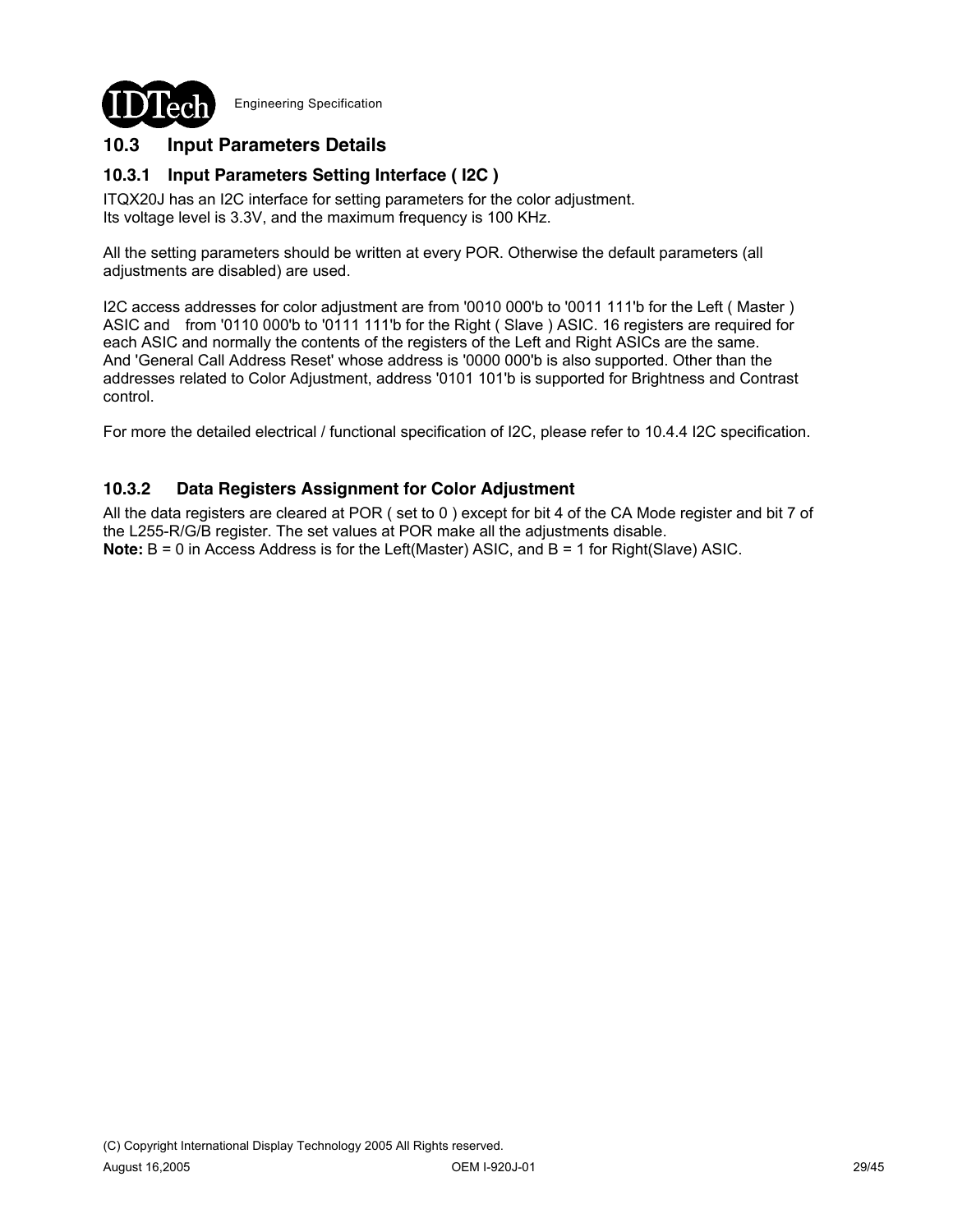

### Data Registers for C/A

| Reg Name   | Access address         | Data (MSB => LSB)     | Description                                                                                                                                                                                           |
|------------|------------------------|-----------------------|-------------------------------------------------------------------------------------------------------------------------------------------------------------------------------------------------------|
| CA Mode    | 10B100001b             | 000e doba             | $a =$ Color Adjust enable $(1 =$ Enable $)$<br>$(1 =$ Enable $)$<br>b = Dither Enable<br>c = Black as Black level (1 = Enable ) (*1)<br>$d =$ Conversion Type (1 = Type-A)<br>e = CADJE ( Read Only ) |
| L255-R     | 10B100011b             | $1 \times 0 \times 0$ | $L255$ – Red $(7 \text{ bits})$ , 1' is fixed.                                                                                                                                                        |
| L255-G     | 10 DI 0 0 1 0 b        | $1x00x$ $x000x$       | $L255 - Green(7 bits)$                                                                                                                                                                                |
| $L255 - B$ | 10B100111b             | $1x00x$ $x00x$        | $L255 - Blue$ (7 bits)                                                                                                                                                                                |
| LO-R       | 10B101001b             | 000x xxxx             | $LO - Red$ (5 bits)                                                                                                                                                                                   |
| LO-G       | 10B101011b             | $000x \times x$       | $LO-Green(5 bits)$                                                                                                                                                                                    |
| LO-B       | 10B101101b             | $000x \times x$       | $LO - Blue (5 bits)$                                                                                                                                                                                  |
| $L127-R$   | 10B101111b             | $00$ sx $x\infty$     | L127 – Red, $s =$ Sign, $x =$ 5 bits $(x2)$                                                                                                                                                           |
| $L127-G$   | '0B11 000'b            | $00$ BX $000$         | L127 – Green, s = Sign, $x = 5$ bits (*2)                                                                                                                                                             |
| $L127-B$   | 10B11 001'b            | $00$ sx $x$ oo $x$    | L127 – Blue, s = Sign, $x = 5$ bits ( $\sqrt{2}$ )                                                                                                                                                    |
| $L63-R$    | 10 B11 01 01 b         | $000$ s xxx           | L63 – Red. s = Sign, $x = 4$ bits $(x2)$                                                                                                                                                              |
| L63-G      | '0B11 011'b            | $000$ s $\times$      | L63 – Green, s = Sign, $x = 4$ bits (*2)                                                                                                                                                              |
| $L63-B$    | '0B11 100'b            | $000$ s xxxx          | L63 – Blue, $s =$ Sign, $x = 4$ bits $(x2)$                                                                                                                                                           |
| $L191 - R$ | 10 TO 11 10 TO         | $000$ s xxx           | L191 - Red, $s =$ Sign, $x = 4$ bits $(x2)$                                                                                                                                                           |
| L191-G     | '0B11 110b             | $000$ s xxxx          | L191 - Green, s = Sign, $x = 4$ bits (*2)                                                                                                                                                             |
| $L191 - B$ | 0B11 111 <sup>'b</sup> | 000s xxx              | L191 - Blue, $s =$ Sign, $x = 4$ bits $(x2)$                                                                                                                                                          |

[NOTE]

\*1 : When 1, the LO Gray Point is set to (0,0,0), even if LO-R, LO-G, LO-B are set.

\*2 : x Should be Set by the Absolute Value.  $[ex]$  -1 is Expressed as 10 0001'b for L127-R/G/B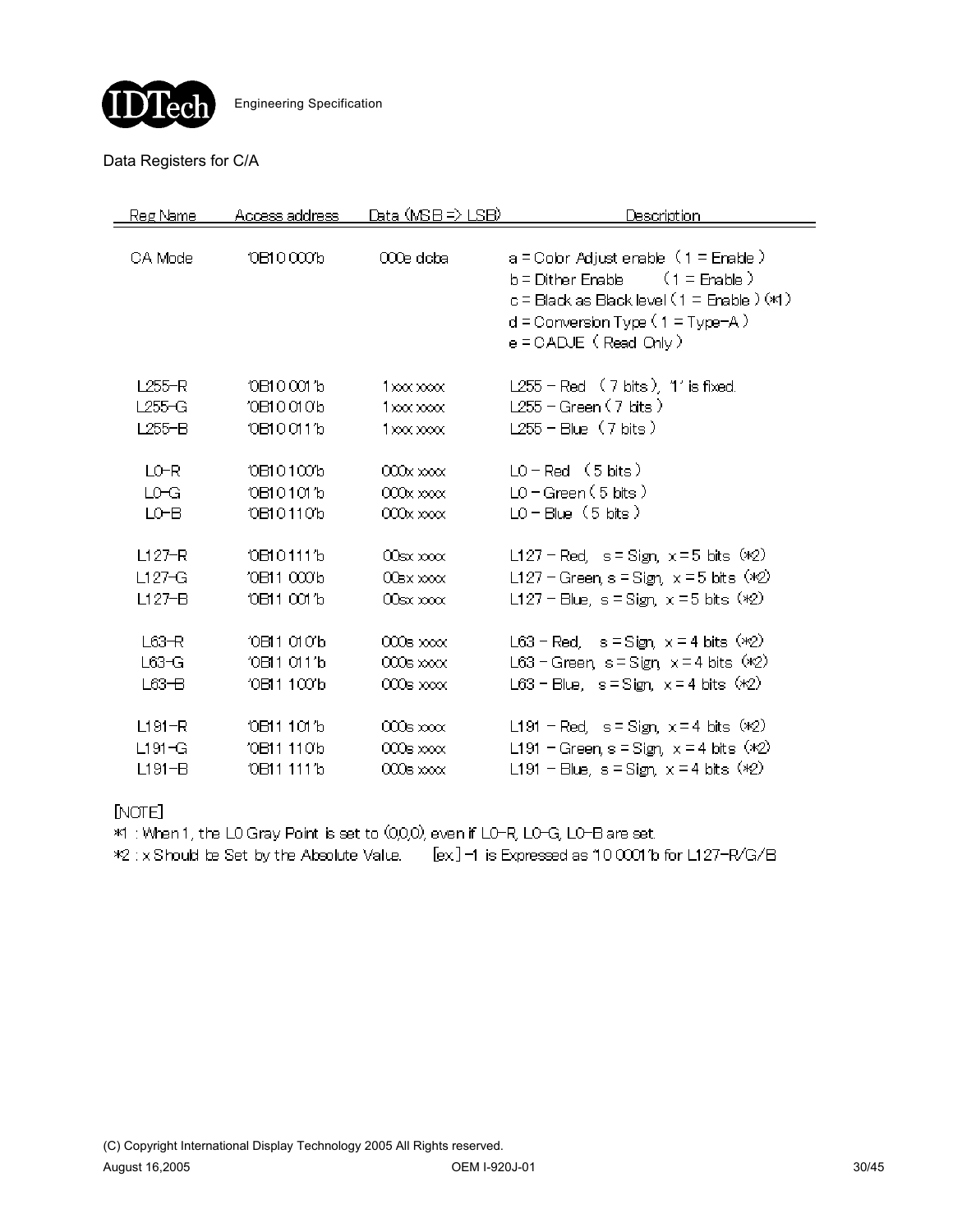

# **10.3.3 CA Mode Register**

Color Adjust Enable : 1 bit

'H' ..... Enable Color Adjustment function

'L' ..... Disable Adjustment function (Set all the other Values to 0), but all the written data are kept.

Dither Enable : 1 bit

- 'H' ..... Enable extension of color resolution ( Recommended )
- 'L' ..... Disable

Black As Black level : 1 bit 'H' ..... L0 Gray point is set to ( 0,0,0 ), even if L0-R/G/B are set. 'L' ..... L0 Gray point is almost the same with L0-R/G/B setting.

Conversion Type : 1 bit 'H' ..... Conversion Type-A Selected

'L' ..... Conversion Type-B Selected

CADJE : 1 bit ( Read Only )

Normally 'H' . When this bit is low, Color Adjustment function is disabled by PCB assemble.

## **10.3.4 Registers to Set Parameters for White Point Adjustment**

## **[[ Basic Set Values for 2 Point Approximation ]]**

L255-R : 7 bit Unsigned (0 through 127) Red Decrement Value at the L255 Gray

L255-G : 7 bit Unsigned (0 through 127) Green Decrement Value at the L255 Gray

- L255-B : 7 bit Unsigned (0 through 127) Blue Decrement Value at the L255 Gray
- L0-R : 5 bit Unsigned (0 through 31) Red Increment Value at the L0 Gray
- L0-G : 5 bit Unsigned (0 through 31) Green Increment Value at the L0 Gray
- L0-B : 5 bit Unsigned (0 through 31) Blue Increment Value at the L0 Gray

### **[[ Fine Adjustment Set Values for 3 Point Approximation ]]**

- L127-R : 1 bit Sign Bit & 5 bit Unsigned (Absolute) (-31 through +31) Red Fine Adjusting Value at the L127 Gray
- L127-G : 1 bit Sign Bit & 5 bit Unsigned (Absolute) (-31 through +31) Green Fine Adjusting Value at the L127 Gray
- L127-B : 1 bit Sign Bit & 5 bit Unsigned (Absolute) (-31 through +31) Blue Fine Adjusting Value at the L127 Gray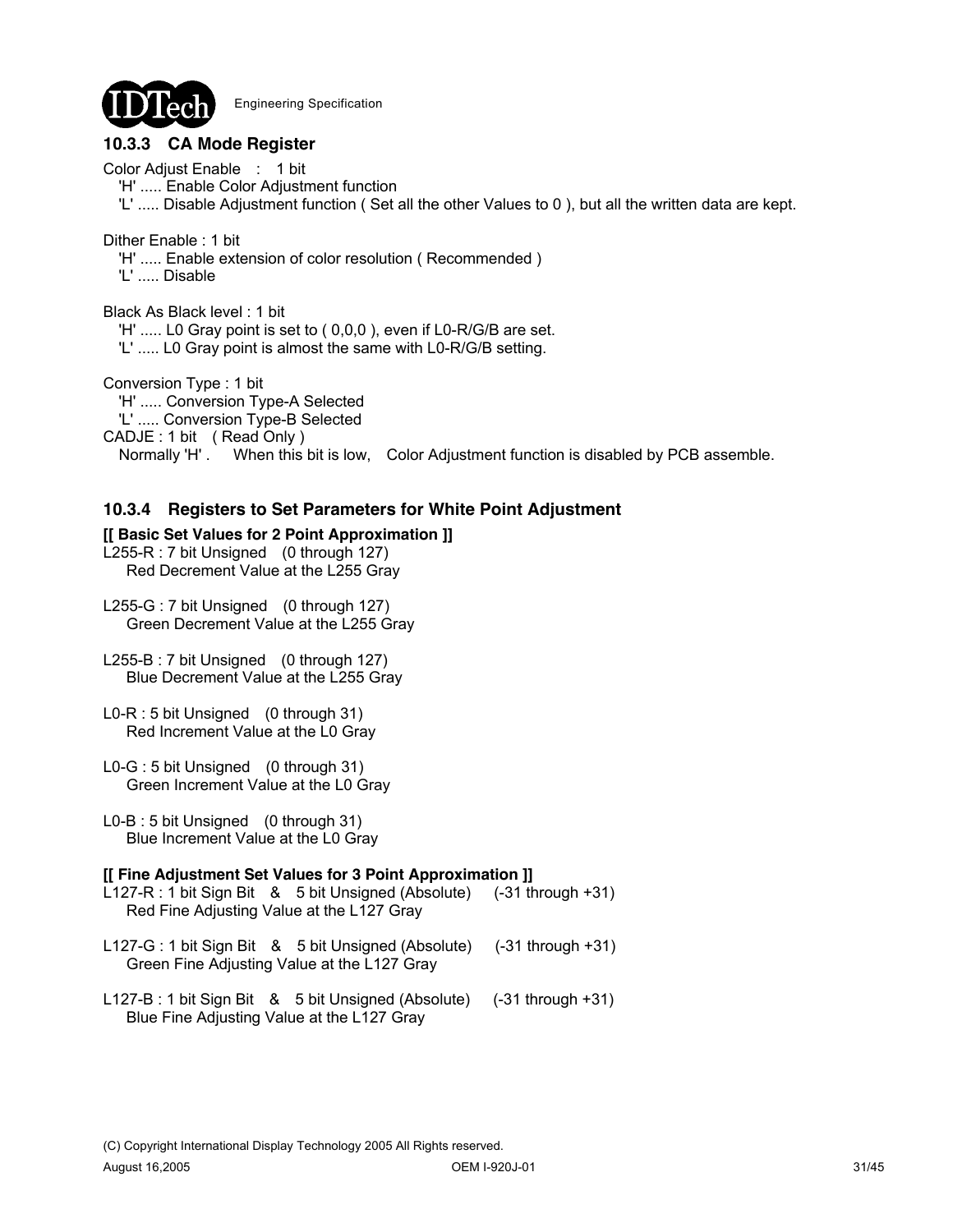

### **[[ Sub-Fine Adjustment Set Values for 5 Point Approximation ]]**

| L63-R: 1 bit Sign Bit & 4 bit Unsigned (Absolute) (-15 through +15)<br>Red Fine Adjusting Value at the L63 Gray     |                                     |
|---------------------------------------------------------------------------------------------------------------------|-------------------------------------|
| L63-G: 1 bit Sign Bit & 4 bit Unsigned (Absolute) (-15 through +15)<br>Green Fine Adjusting Value at the L63 Gray   |                                     |
| L63-B: 1 bit Sign Bit & 4 bit Unsigned (Absolute) (-15 through +15)<br>Blue Fine Adjusting Value at the L63 Gray    |                                     |
| L191-R: 1 bit Sign Bit & 4 bit Unsigned (Absolute) (-15 through +15)<br>Red Fine Adjusting Value at the L191 Gray   |                                     |
| L191-G: 1 bit Sign Bit & 4 bit Unsigned (Absolute) (-15 through +15)<br>Green Fine Adjusting Value at the L191 Gray |                                     |
| L191-B: 1 bit Sign Bit & 4 bit Unsigned (Absolute) (-15 through +15)<br>Blue Fine Adjusting Value at the L191 Gray  |                                     |
| [Note]<br>Sign Bit: 'L'  Positive<br>H'  Negative                                                                   | $[ex.]$ -1 is expressed as '10001'b |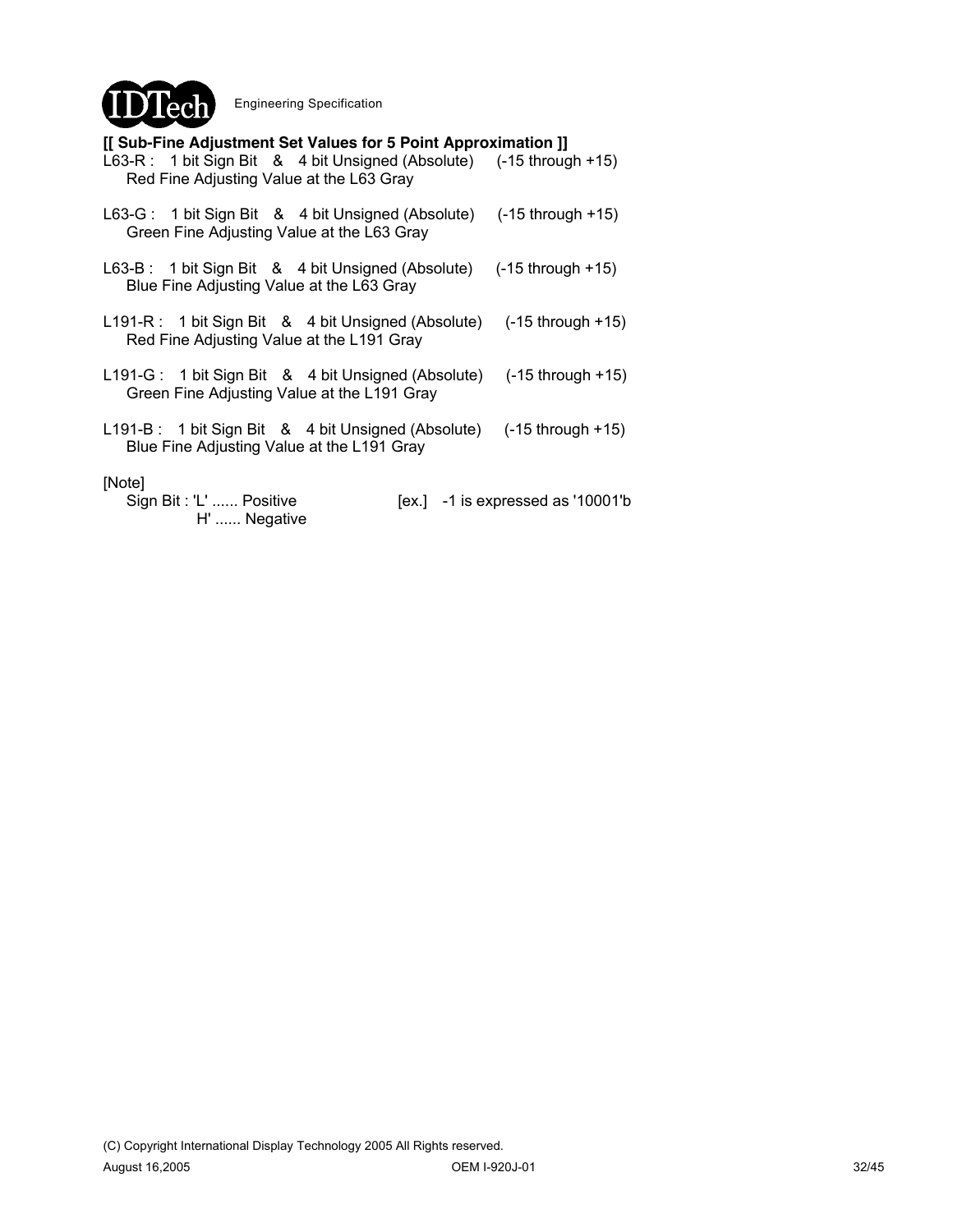

## **10.3.5 Concept Figures for the Adjustment**

In case of Conversion Type-A, each color is adjusted independently according to each parameter for 5 points in the registers. A figure below is an example for the Red adjustment. Where L127-R is (+), L63-R is (+), and L191-R is (-). Dotted line indicates the calculation result caused by the parameter set at each point. The video data are adjusted by the sum of all those calculated values.

Conversion Type-A

Conversion Type-A

Sum of each calculated value is added to Red video input.



In case of Conversion Type-B, each color is adjusted by considering the effect of other colors, according to each parameter of 5 points. A figure below is an example for the Red adjustment . In order to make it easier to understand, the color dimension is reduced from 3 (R,G,B) to 2 (R,G). As shown in the figure, the calculation for each point for the Red adjustment is effected by both Red and Green values.

Where L127-R is (+), L63-R is (+), and L191-R is (-). Dotted line indicates the calculation result caused by the parameter set at each point. The video data are adjusted by the sum of all those calculated values.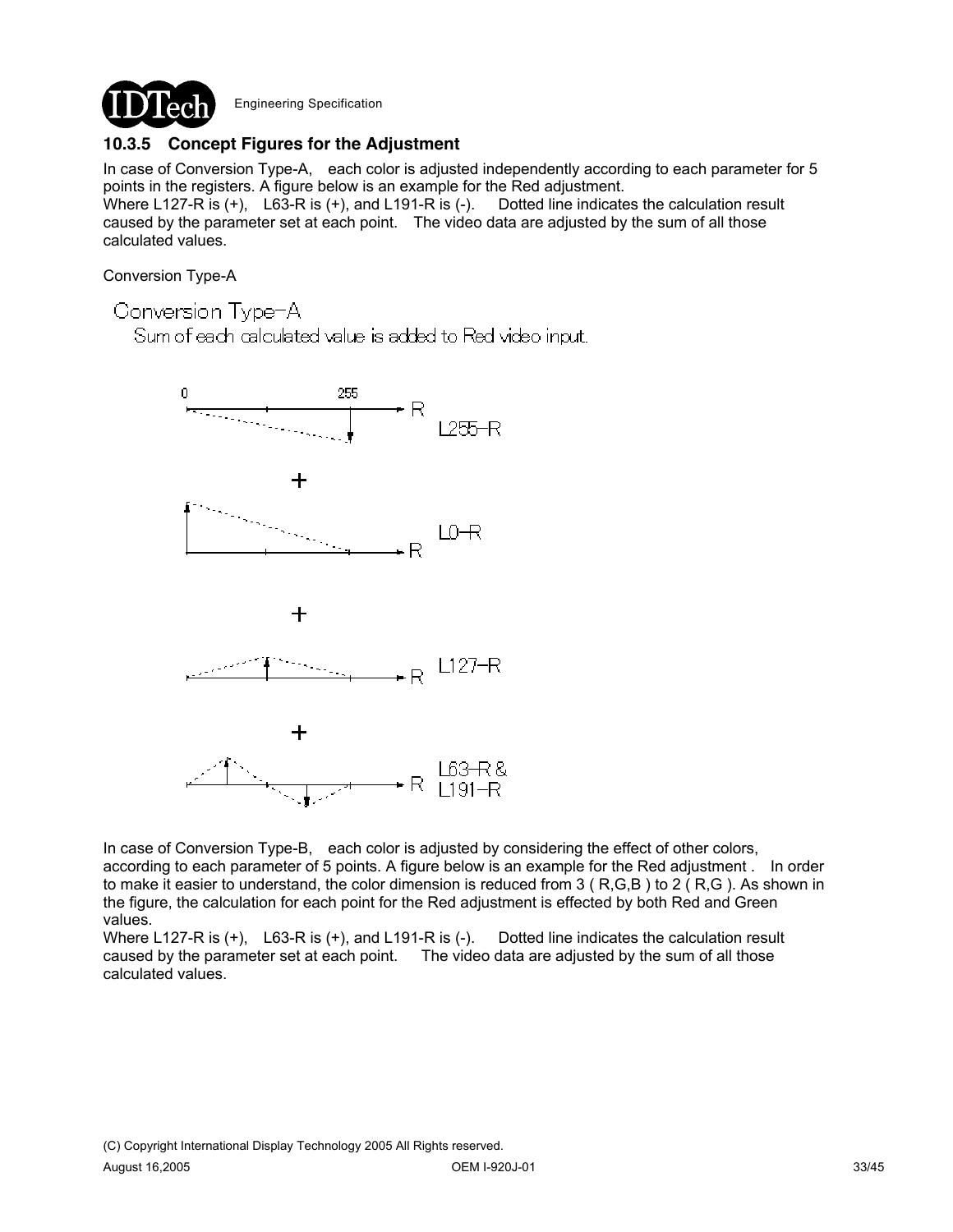## Conversion Type-B

Conversion Type-B

In case of 2 dimensions for easy understanding. Sum of each calculated value is added to Red video input.



## **10.4 I2C Specification**

Following descriptions show the I2C specifications of the Control ASICs equipped in the LCD module which has a Color Adjustment feature. As for the I2C specification of DAC for Brightness and Contrast, please refer to its own specifications ( DAC : DALLAS DS1803 ). 2 signals ( SCLK and SDATA ) in the LCD module interface are commonly used for the control of both the Color Adjustment and the DAC. The Address for Color Adjustment is from '0010000'b to '0011111'b and from '0110000'b to '0111111'b. The Address for DAC is '0101101'b. Its port-0 is for Contrast and its port-1 is for Brightness.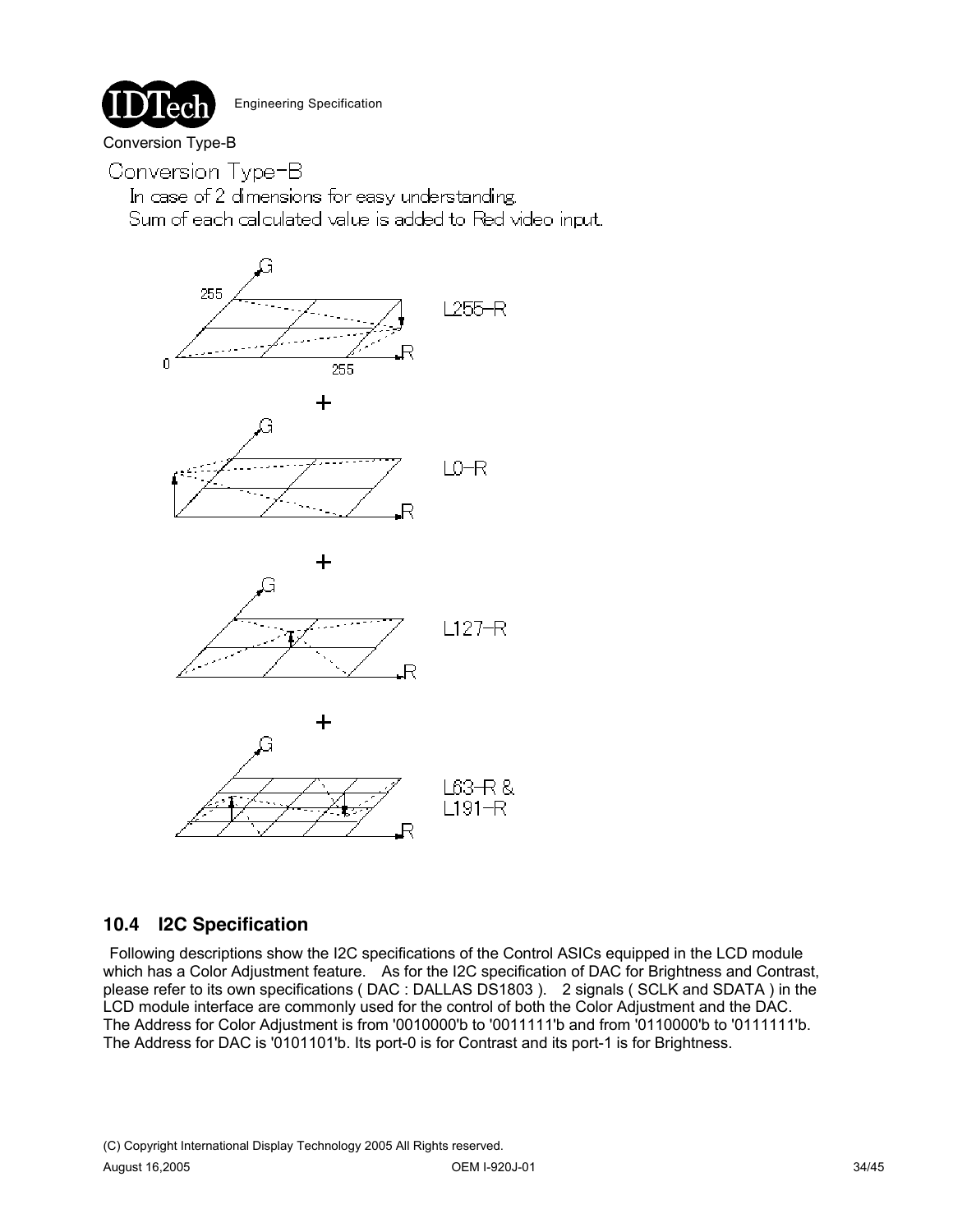

### **10.4.1 I2C Feature Summary**

- Standard mode ( 100KHz max ) support
- 3.3V interface
- Slave mode operation only
- Reading and writing, single or sequential access protocols for Color Adjustment registers
- Register clear by general call address reset for Color Adjustment registers

### **10.4.2 Electrical Specification**

2 signals ( SCLK and SDATA ) are equipped at the LCD module interface. SCLK is the clock input as SCL and SDATA is the data input/output as SDA. These signals should be driven by Open-Drain or Open-Collector without any pull-up resister. Both signals are pulled up by 5.1K ohm resisters to 3.3V typ respectively in the LCD module.

Electrical Specification of C/A

| Electrical Specification of C/A        |             |        |     |      |
|----------------------------------------|-------------|--------|-----|------|
|                                        | Symbol      | Min    | Max | Unit |
| (*1)<br>Input Low voltage              | Vil         | $-0.5$ | 0.5 |      |
| Input High voltage<br>(*2)             | Vih         | 2.3    | 3.6 |      |
| Input Hysteresis voltage               | <b>Vhys</b> | 0.4    |     |      |
| Input leakage current                  | Ιi          | $-30$  | 30  | uA   |
| @ Vil-Min or Vih-Max (*3)              |             |        |     |      |
| Output Low voltage                     | Vol         |        | 0.5 |      |
| High<br>Output<br>impedance<br>leakage | loh         | $-30$  | 30  | uA   |
| current(*3)                            |             |        |     |      |
| Input capacitance                      | Ci          |        | 35  | рF   |
| $\cdots$                               |             |        |     |      |

NOTE :

\*1 : Vil (typ) =  $0.9V$ 

 $*2$  : Vih (typ) = 1.8V

\*3 : without pull up resisters ( 5.1K ohm )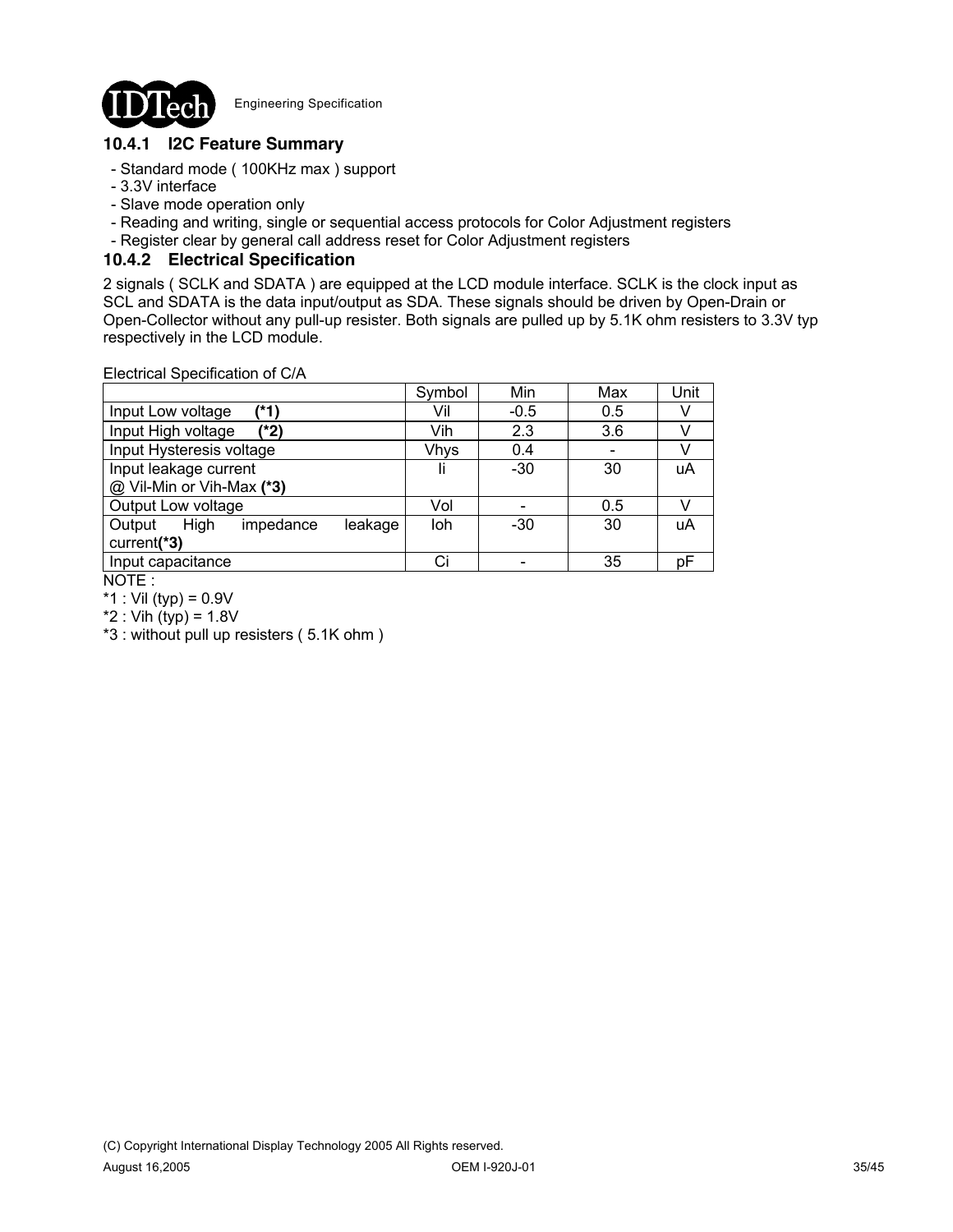

# **10.4.3 Timing Specification**

In the following figure and table, Slave is the control ASICs in the LCD module and Master is the controller to drive the LCD module.

"S" is the START condition and "P" is the STOP condition.

#### I2C Bus timing



### Timing Specification of C/A

|                                       | Symbol       | Min | Max  | Unit       |
|---------------------------------------|--------------|-----|------|------------|
| Frequency of SCL                      | fSCL         | 0   | 100  | <b>KHz</b> |
| Bus Free Time from STOP to START      | <b>tBUF</b>  | 4.7 |      | <b>us</b>  |
| Setup time of START                   | tSU:STA      | 4.7 |      | <b>us</b>  |
| Hold time of START                    | tHD:STA      | 4.0 |      | <b>us</b>  |
| Low time of SCL                       | tLOW         | 4.7 |      | <b>us</b>  |
| High time of SCL                      | <b>tHIGH</b> | 4.0 |      | <b>us</b>  |
| Data hold time for Slave              | tHD:DAT      | 0   |      | <b>us</b>  |
| Data setup time for Slave             | tSU:DAT      | 250 |      | ns         |
| Data change from SCL falling edge (to | tCH:DAT      | 300 | 900  | ns         |
| Master)                               |              |     |      |            |
| Rise time                             | tR           |     | 1000 | ns         |
| Vil-Max --> Vih-Min                   |              |     |      |            |
| Fall time                             | tF           |     | 300  | ns         |
| Vil-Max <-- Vih-Min                   |              |     |      |            |
| Setup time of STOP                    | tSU:STO      | 4.0 |      | us         |
| Spike suppression                     | tSP          |     | 50   | ns         |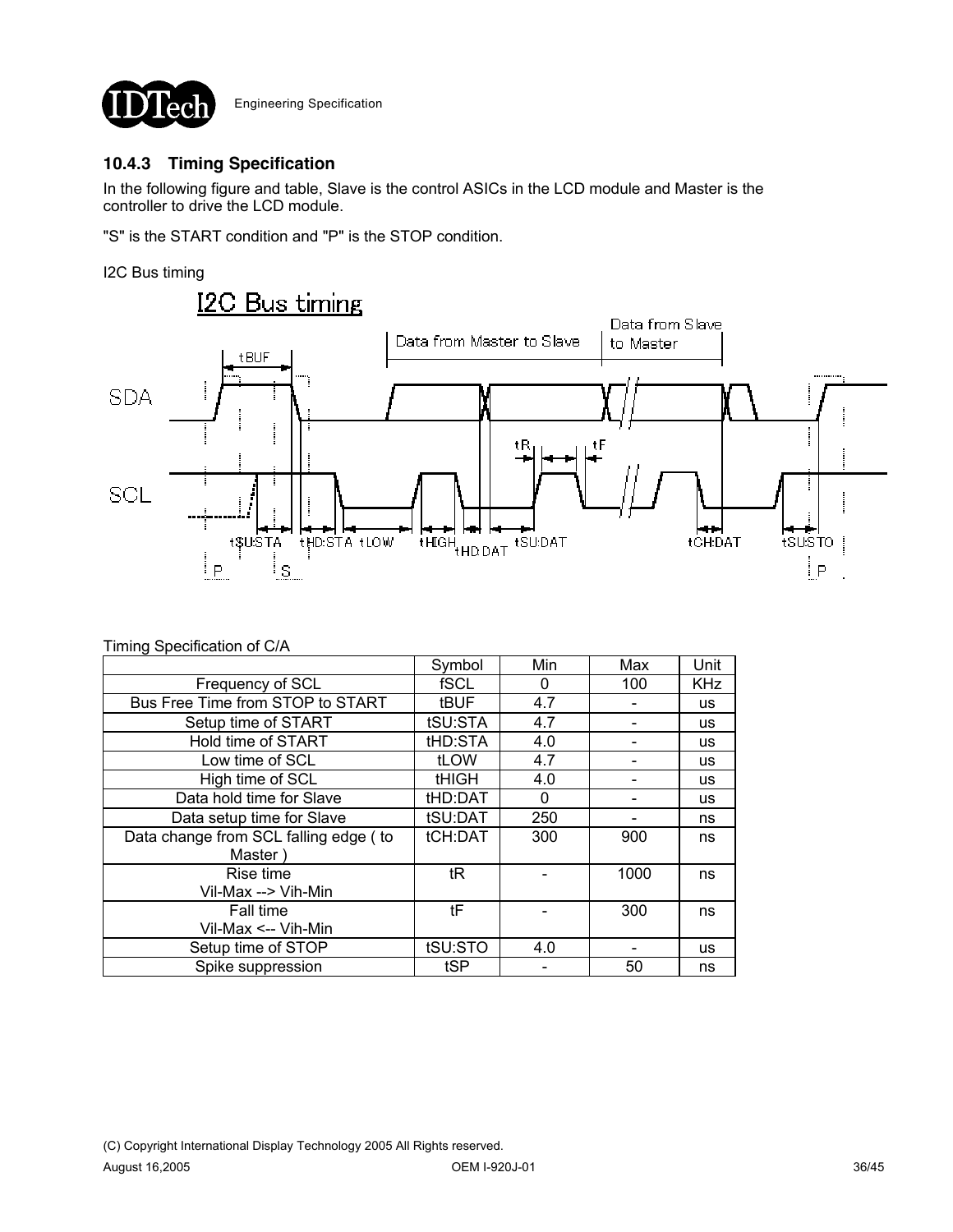

## **10.4.4 Data Format Specification**

Both writing( Master to Slave ) and reading( Slave to Master ) data transfer formats are supported. In the following figures, "M" is Master and "S" is Slave.

If "Optional n bytes" in the figure does not exist in the data flow, the access mode becomes Single Access mode ( read/written data are just 1 byte ). On the other hand, if "Optional n bytes" exists in the data flow, it becomes Sequential Access mode ( data more than 1 byte are read/written continuously ). In case of Sequential Access mode, each address of the following data increase by 1 automatically, and the next address of '0B11 111'b becomes '0B10 000'b ( 'B' is 0 for Left and 1 for Right ).

Data format (Writing)



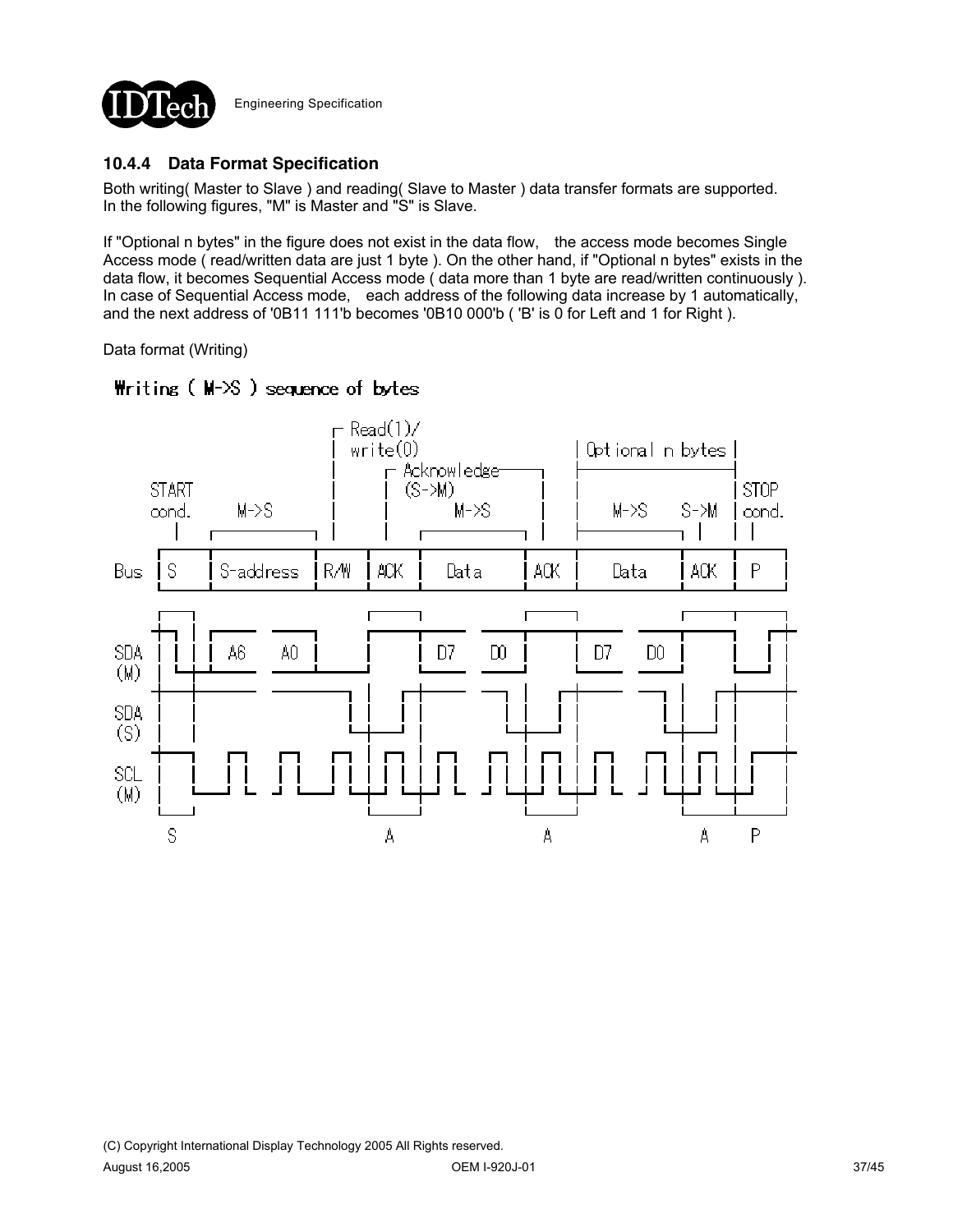

Data format (Reading)

# Reading (S->M) sequence of bytes



### **10.4.5 General Call Address Reset**

Only when the address is '0000 000'b and the write data is '0000 0110'b, the contents of all the registers (the addresses are '0B1x xxx'b ( 'B' is 0 for Left and 1 for Right ) ) in both Left (Master) and Right (Slave) ASICs are reset except for bit 4 of CA Mode and bit 7 of L255-R/G/B. This means all the functions of Color Adjsutment are disabled. The address '0000 000'b is a write only register.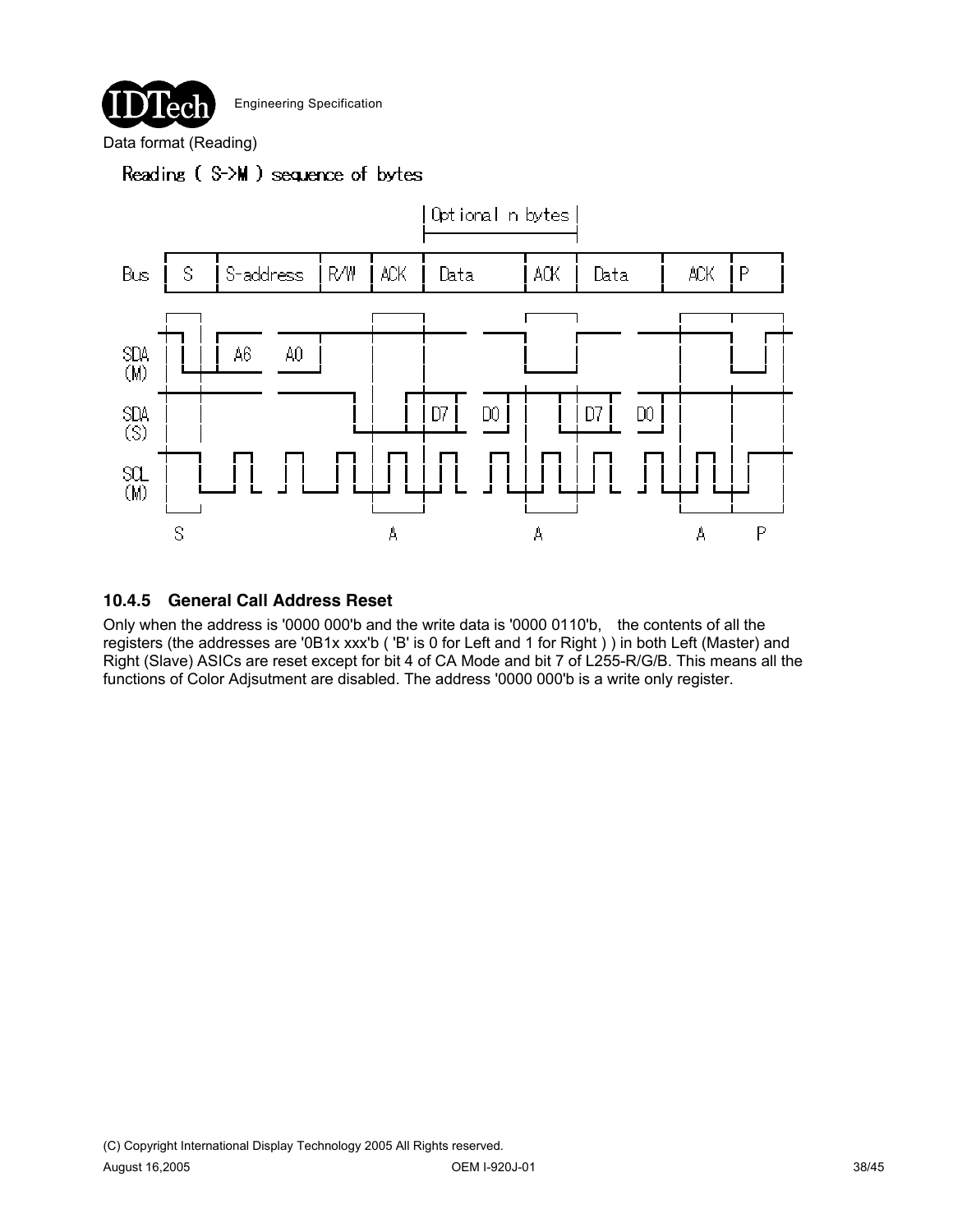

# **11.0 Mechanical Characteristics**

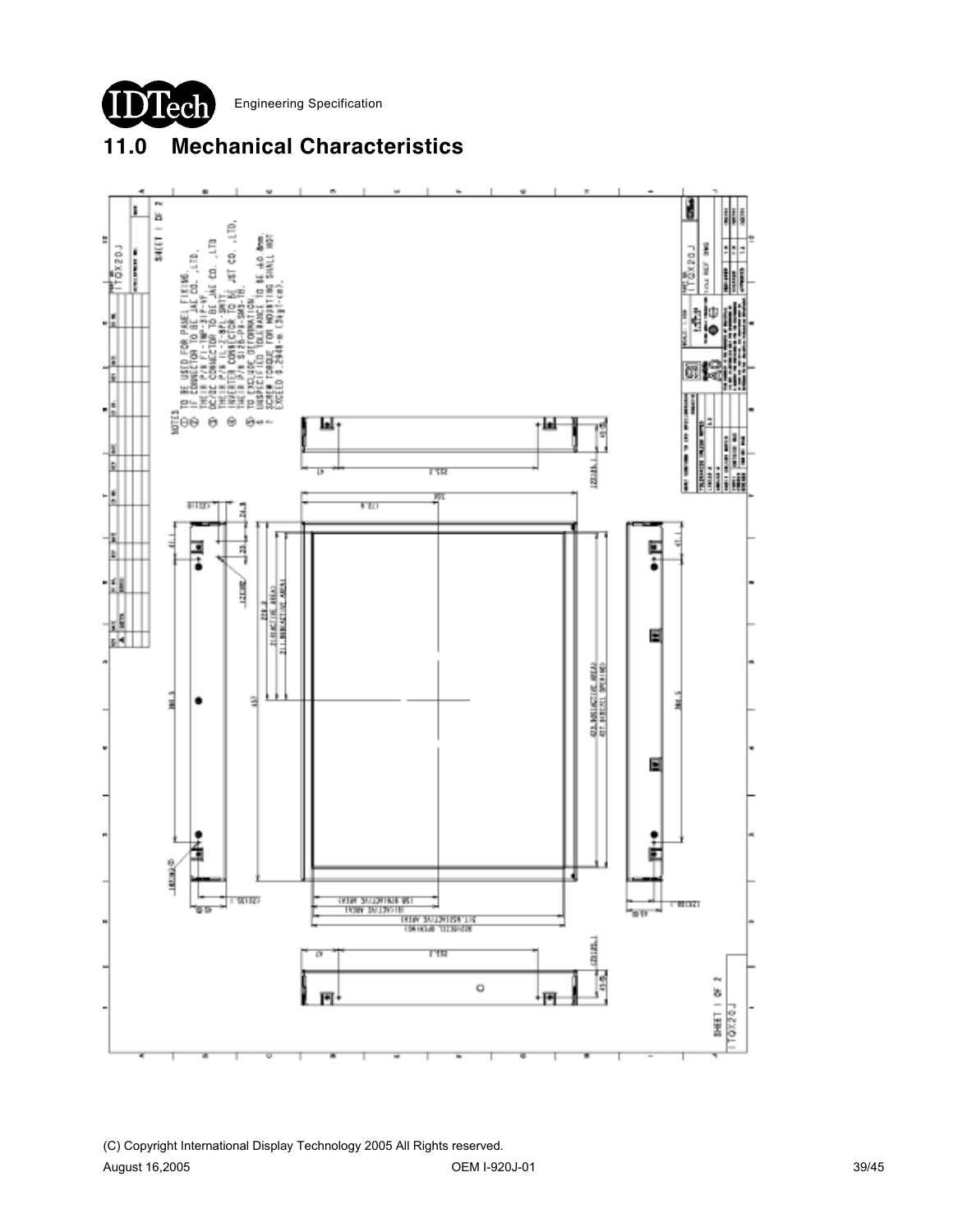

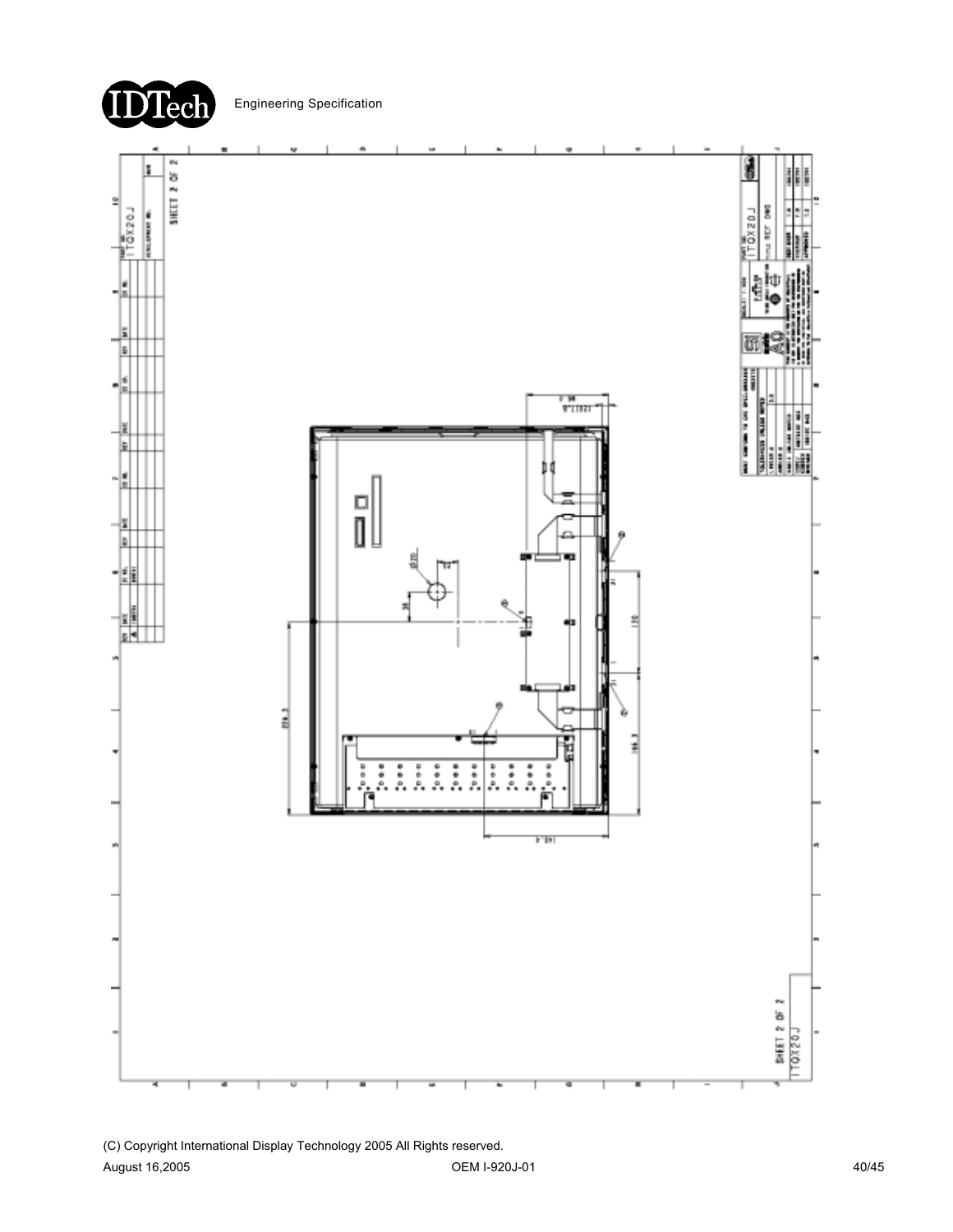

# **12.0 National Test Lab Requirement**

The display module is authorized to Apply the UL Recognized Mark.

## **Conditions of Acceptability**

- This component has been judged on the basis of the required spacings in the Standard for Safety of Information Technology Equipment, Including Electrical Business Equipment, CAN/CSA C22.2 No.950-95 \*UL 1950, Third Edition, including revisions through revision date March 1,1998, which are based on the Fourth Amendment to IEC 950, Second Edition, which would cover the component itself if submitted for Listing.
- The inverter output circuit supplied with this model is a limited Current Circuit.
- The units are intended to be supplied by SELV.
- The terminals and connectors are suitable for factory wiring only.
- The terminals and connectors have not been evaluated for field wiring.
- A suitable Electrical and Fire enclosure shall be provided.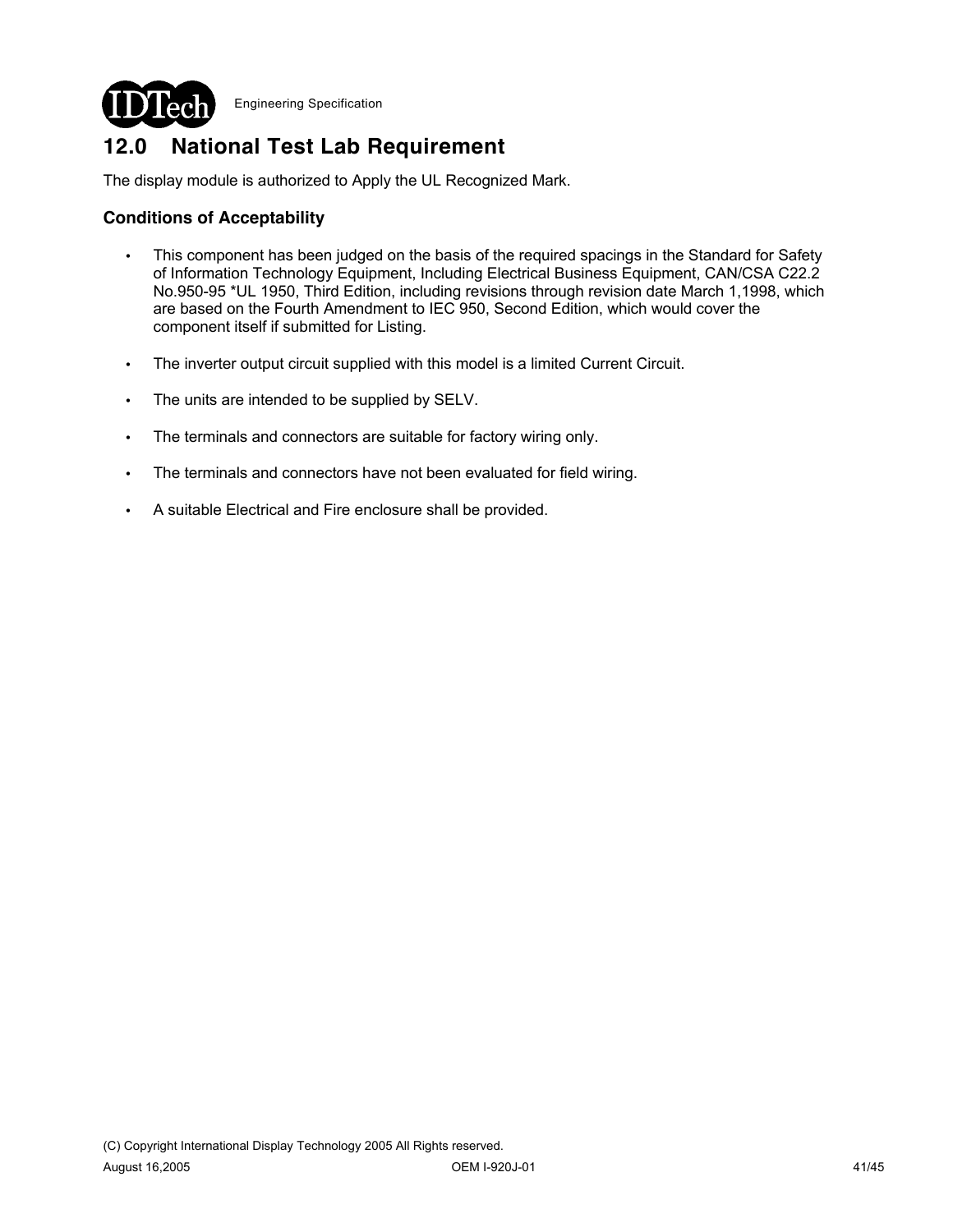

# **13.0 Application Note**

This section describes some outstanding characteristics of ITQX20J module and also describes some design recommendations.

## **13.1 Luminance vs Temperature**

The following chart shows the initial luminace transition coming along with the module temperature.



## **13.2 Design Recommendation**

This chapter describes the recommendation when monitor frame is designed.

### **13.2.1 Recommendations for cooling**

The ITQX20H is a high luminance and high resolution panel and produces some heat. Inadequate cooling can result in damage to the module or the monitor unit.

COOLING FANS ARE STRONGLY RECOMMENDED TO ENSURE CORRECT TEMPERATURE OPERATION.

Because of the large panel size the use of 2 fans is recommended.

The recommended position of the fans is to supplement the normal convective flow. The optimum configuration would be to input cool air at the base of the panel and exhaust hot air at the top. The exact size, position, and flow rates are a function of the monitor enclosure design. Please refere to the maximum operating temperatures of the various components to verify the design.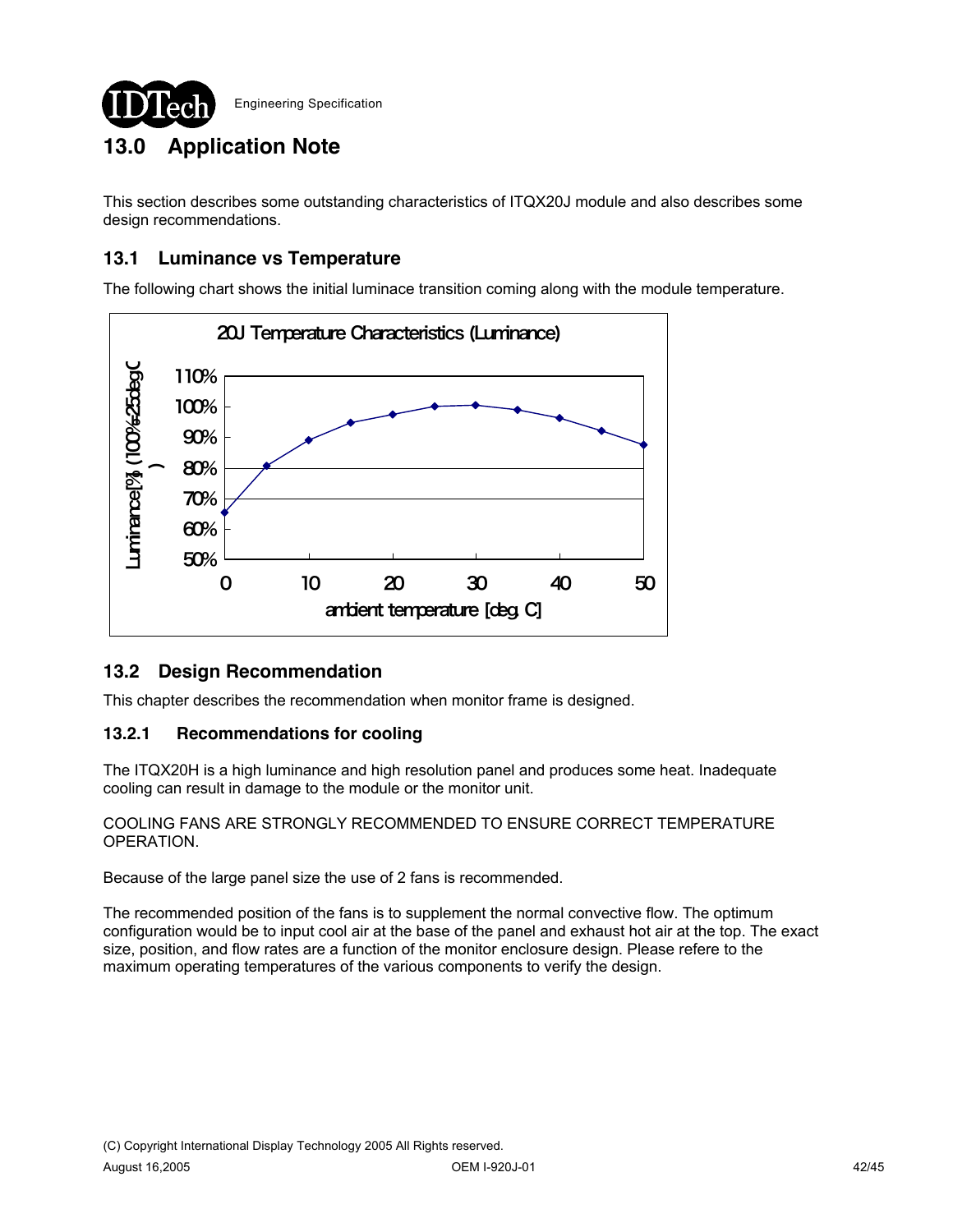

See the rear side of module below;



- ABSOLUTELY NECESSARY POINTS are next two components. (6) X-DRIVER (Will get very hot.) and (1) Choke Coil - Backlight Inverter (2) Transformer - DC/DC Card (3) Choke Coil - PCB-X (4), (5) Gate Array

The table below shows the maximum component temperature Spec.

| Component             | Max. Temperature Spec. (degree C) |
|-----------------------|-----------------------------------|
| <b>Gate Array</b>     | 100                               |
| <b>X-Driver</b>       | 85                                |
| Choke Coil(Inverter)  | 105                               |
| Transformer(Inverter) | 100                               |
| Choke Coil(DC/DC)     | 105                               |
| Polarizer(Cell)       | 60                                |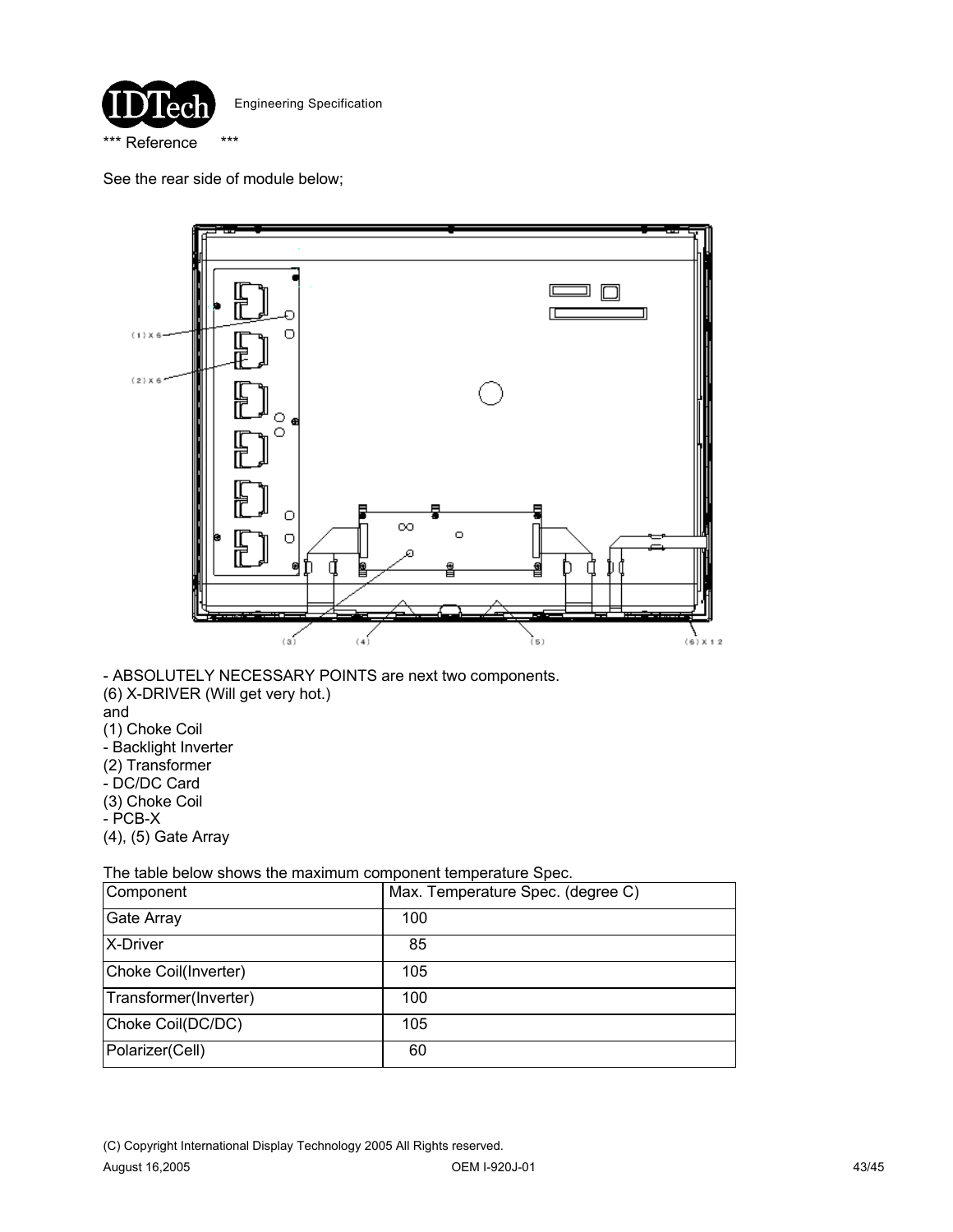

### **13.2.2 Mechanical recommendation for monitor enclosure design.**

This TFT module uses IPS technology to enhance viewing angle, this technology is weak against twisting and bending forces.

These forces cause bad FOS quality, such a un uniformity.

In order to keep original FOS quality, please following instruction at manufacturing and designing.

1. After installation of the TFT Module into an enclosure, do not twist nor bent the TFT Module even momentary.

2. At designing the enclosure, it should be taken into below consideration. otherwise the TFT Module occur uniformity problem.

- 2-1. Material of chassis or bracket to mounting TFT module should be hard material, stainless or SECC or SPCC. Material thickness should be exceeded 1mm.
- 2-2. No bending/ twisting forces are applied to the TFT Module from out side.
- 2-3. No pushing force for EMI grounding using metal fingers or gasket TFT metal bezel, to push glass surface by TFT metal bezel opening edge, is applied to TFT module metal bezel wall.
- 2-4. At designing system front plastic bezel, do not touch and push glass surface to avoid un uniformity.

#### **13.2.3 Recommendation of designing monitor which uses ITQX20H for EMC Compliance**

#### **A. Chassis and Frame Ground of Monitor**

1. LCD Module should be covered by metal chasis over all except front side. the chasis of the monitor's interface card should be designed as separate parts with the chasis of the LCD module. Holes on the partition wall between the two chasis shold be as small as possible to pass through the cables.

The two chassis should be contacted each other with low impedance.

- 2. Monitor's chasis(equal chasis of LCD module)should have the contact with the frame ground of voltage source(Power FG) with low impedance.
- 3. The chasis of LCD module should have the contact with the surrounding of front bezel by finger or something at intervals of less than 1 inch.
- 4. The ground of the monitor's interface card should be contacted with its chasis with low impedance.
- 5. The holes for thermal radiation, on chasis of LCD module or monitor's interface card, should be less than 1 inch in diameter, at intervals of less than 1 inch. We recommend the holes are about 5mm in diameter, at intervals of about 10mm to 15mm.